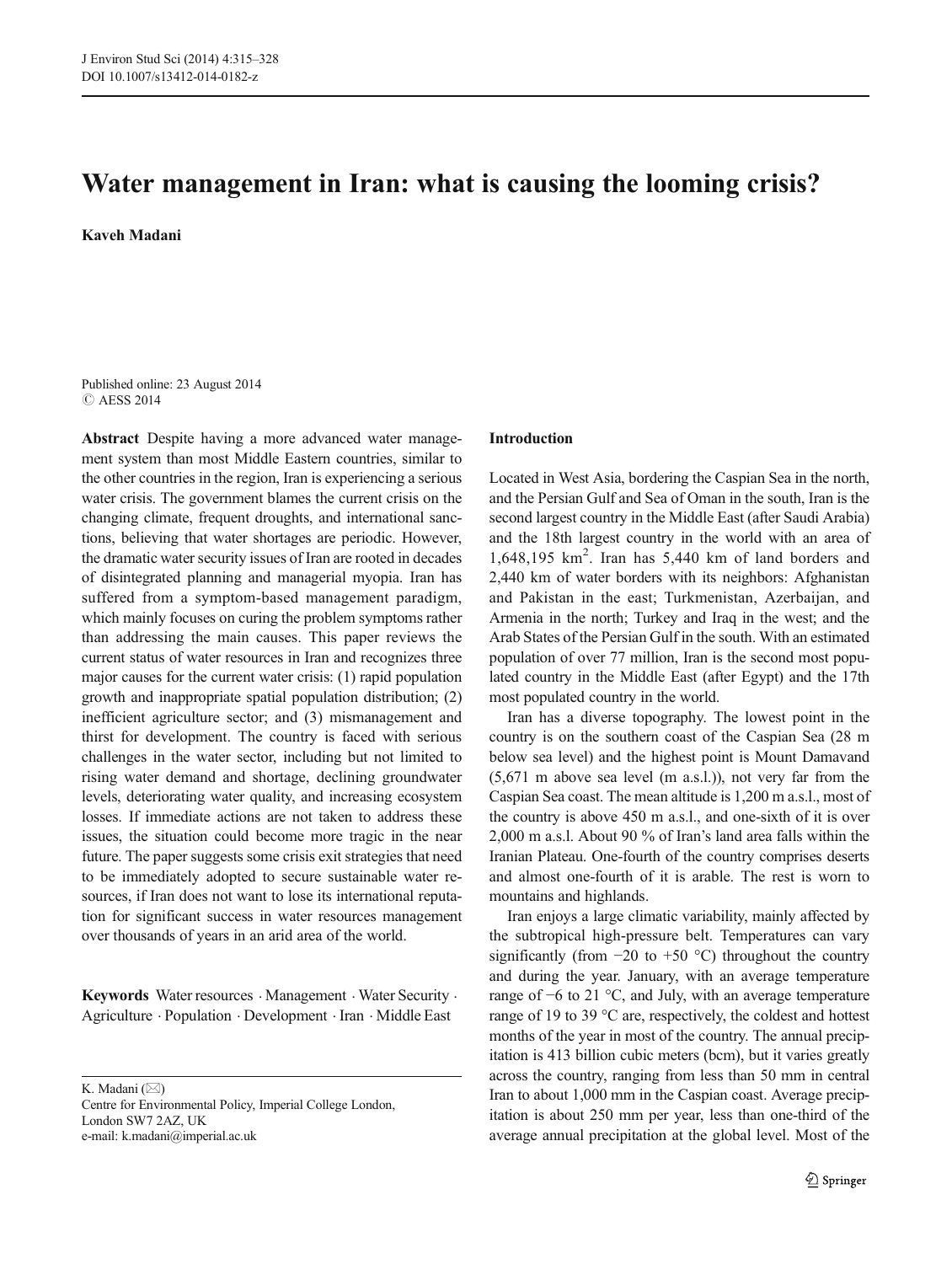country receives less than 100 mm of precipitation per year, and 75 % of the country's precipitation falls over only 25 % of the country's area. Also, 75 % of the precipitation is offseason, i.e., falls when not needed by the agricultural sector. Winter is the season with the heaviest precipitation and only few parts of the country (Caspian Sea coast, northwest, and southeast) receive rainfall in summer. The considerable spatial and temporal precipitation variability in Iran has been the main motivation to construct numerous dams and large reservoirs to regulate water flows.

Most (65 %) of the country is considered to be arid, 20 % is semi-arid, and the rest has a humid or semi-humid climate. There are several large rivers throughout the country. Only one river is navigable, and the others are too steep and irregular. Streams are seasonal and variable. They normally flood in spring (with the ability to create some damage), but have little or no water in summer. The total renewable freshwater of the country and the total returned water from consumption are respectively estimated at 130 and 29 bcm annually. The annual renewable water per capita in Iran is estimated to be less than 1,700  $\text{m}^3$ , well below the global level (7,000  $\text{m}^3$ ) and slightly above the MENA (Middle-East and North Africa) level  $(1,300 \text{ m}^3)$ .

This paper provides an overview of the current status of water resources in Iran. It is argued that Iran is experiencing significant water challenges that have turned water security to a national priority at the moment. The next section discusses different aspects of the water crisis; "[The crisis drivers](#page-4-0)" section identifies the major causes of the crisis; and the last section concludes with recommending effective strategies for addressing the crisis and improving water security in Iran.

#### The looming water crisis

Drying lakes and rivers, declining groundwater resources, land subsidence, water contamination, water supply rationing and disruptions, forced migration, agricultural losses, salt and sand storms, and ecosystem damages are the modern waterrelated issues of a nation which was once recognized as the pioneer of sustainable water management for thousands of years. There is no doubt that the ancient Persians proved their determination to survive and thrive by developing innovative methods for regulating, withdrawing, transferring, redirecting, and distributing water in an arid area of the world where water availability is seasonal. The Persians are still proud of their significant contributions to hydraulic engineering by inventing qanat—a series of well-like vertical shafts, connected by hand-dug underground tunnels—for sustainable groundwater withdrawal and transfer (Ahmadi et al. [2010](#page-9-0); Beaumont [1971](#page-9-0); Fisher [1928;](#page-10-0) Jomehpour [2009;](#page-11-0) Wulff [1968\)](#page-13-0) centuries before the Romans built their aqueducts; they

developed one of the oldest water regulation, monitoring, and market systems in the history; and they constructed the tallest historic arch dam of the world, large gravity dams, flood control infrastructure, weirs, water transfer and delivery channels, as well as water mills long before most other nations. In the modern times, however, rapid socioeconomic development has created a serious water crisis for this proud nation.

In the west of the country, Lake Urmia—the largest lake in the Middle East and one of the world's largest hypersaline lakes—has significantly shrunk as a result of frequent droughts and aggressive upstream water use, diversion, and storage (Fathian et al. [2014;](#page-10-0) Khatami [2013](#page-11-0); Norouzi et al. [2013;](#page-12-0) Sima and Tajrishy [2013](#page-13-0)). Shrinkage of the lake and constriction of a controversial causeway over the lake have had significant implications for the lake's valuable ecosystem and the regional economy (Eimanifar and Mohebbi [2007;](#page-10-0) Hassanzadeh et al. [2012;](#page-10-0) Mohebbi et al. [2011;](#page-12-0) Zeinoddini et al. [2009,](#page-13-0) [2014\)](#page-13-0). The resulting salt storms (Abbaspour et al. [2012](#page-9-0); Garousi et al. [2013\)](#page-10-0) from the lakebed are expected to destroy the surrounding farmlands by depositing the lakebed material, and to have tragic health effects, with the potential to force out-migration.

In the east, Lake Hamun is disappearing as a result of the ever-lasting transboundary conflict with Afghanistan over the Hirmand (Helmand) River (Ettehad [2010;](#page-10-0) Madani [2010a;](#page-11-0) Madani and Hipel [2011;](#page-11-0) Najafi and Vatanfada [2011](#page-12-0)) as well as water mismanagement in the Iranian portion of the watershed. Lack of water and frequent dust storms (Gerivani et al. [2011](#page-10-0); Sharifikia [2013](#page-12-0)) have forced migration and devastation of some small villages in the area.

In the center, Zayandeh-Rud River—the backbone of human development in central Iran—dries up seasonally, imposing extensive pressure on the agriculture, industries, and urban populations (Madani Larijani [2005b](#page-11-0)). Not only have the extensive water transfer policies to sustain the Zayandeh-Rud River been ineffective, but they are also the cause of growing demand and further water shortages in the region (Gohari et al. [2013b;](#page-10-0) Madani and Mariño [2009](#page-11-0)). There is almost no hope in the recovery of the Gavkhouni wetland and its valuable ecosystem at the end of the river, which has always been the loser of the unfair competition over Zayandeh-Rud's water (Gohari et al. [2014](#page-10-0)).

Urmia, Hamoun, and Gavkhouni are not the only drying water bodies. Parishan (Ghazali [2012\)](#page-10-0) and Shadegan (Hoor-Al-Azim) (Davtalab et al. [2014](#page-9-0); Kaffashi et al. [2011;](#page-11-0) Sima and Tajrishy [2006;](#page-12-0) Zamani-Ahmadmahmoodi et al. [2010](#page-13-0)) are the other sister lakes and wetlands which have lost their health due to the anthropogenic effects of short-sighted development projects and the low value of ecosystem service benefits in the regulators' view. This is despite the fact that Iran has been committed to preserve these water bodies under the wellknown Ramsar Convention of 1971 that recognizes the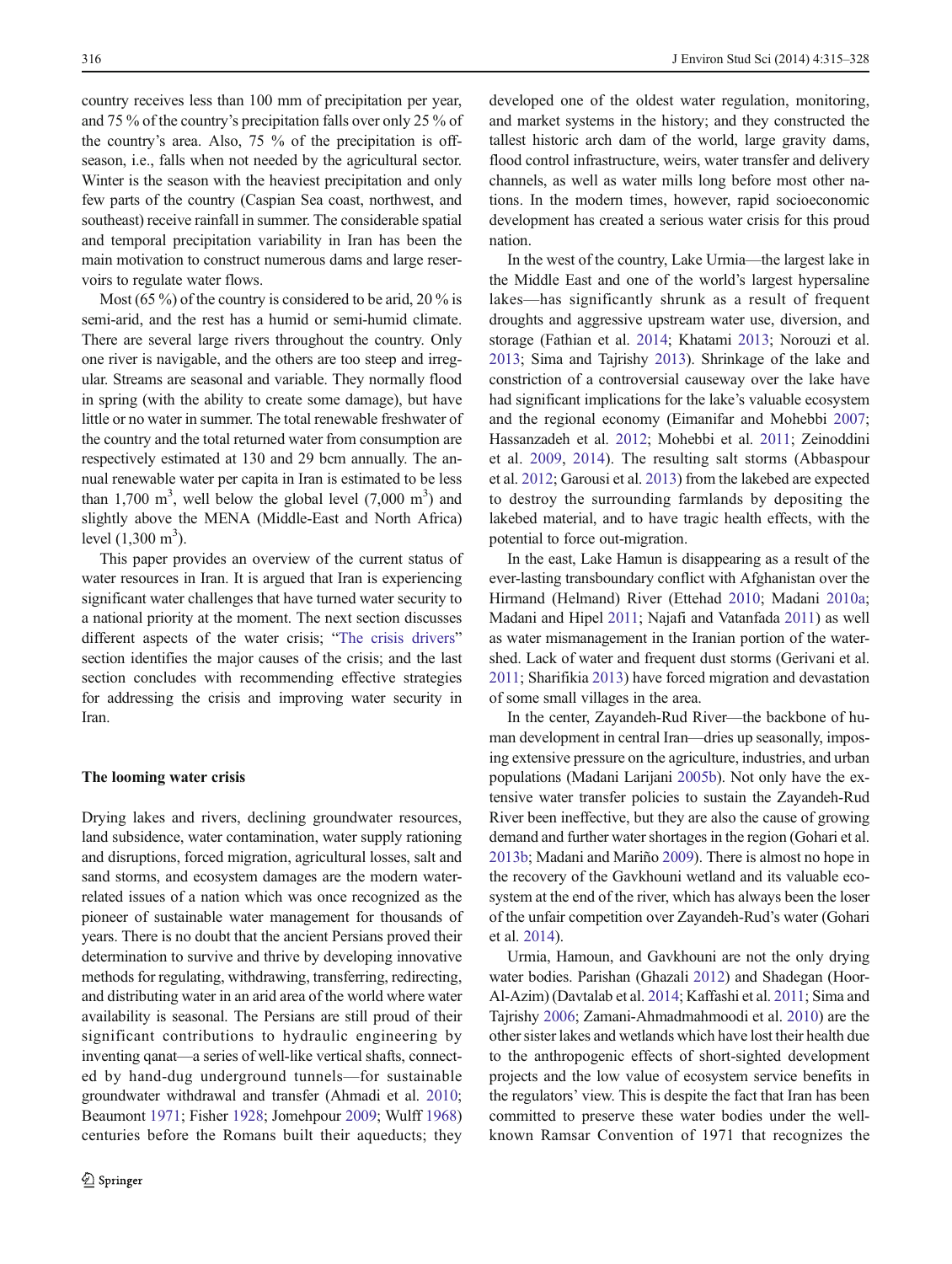wetlands' fundamental ecological functions as well as their economic, cultural, recreational, and scientific values. Ironically, the country whose name is associated with the famous "Convention on Wetlands of International Importance" is at the forefront of damaging its valuable wetlands for the sake of economic development.

Similar to the enclosed water bodies, rivers have been the victims of aggressive human developments for enhancing regional economies. As one of the main products of the Iranians' hydraulic mission, dams are built one after another to store water in reservoirs in order to support agricultural activities, increase power generation, and secure urban water supplies. Iran ranks third in the world with respect to the number of dams it has under construction. Currently, the country has 316 small and large dams, providing a storage capacity of 43 bcm and has 132 dams under construction. In addition, Iran is exploring the feasibility of constructing 340 new dams. However, the outcomes of this notable record for a country that has been able to sustain development under serious international sanctions are tragic. Different experiences of serious ecosystem damages, water quality degradation, inundation of historic sites, land use changes, water seepage, and increased downstream development under the perception of increased water availability (AnvariFar et al. [2013;](#page-9-0) Gohari et al. [2013b;](#page-10-0) Karimi et al. [2007](#page-11-0); Kerachian and Karamouz [2006](#page-11-0); Manouchehri and Mahmoodian [2002](#page-12-0); Mohammadi et al. [2007](#page-12-0); Tajziehchi et al. [2013\)](#page-13-0) make the Iranian dam construction pride questionable.

The Iranian water tragedy is not limited to surface waters. Iran is currently among the top groundwater miners in the world (Döll et al. [2014](#page-10-0); Gleeson et al. [2012](#page-10-0)). It is estimated that the Iranians have already used most of their groundwater reserves. The government has limited control over groundwater abstraction. Energy and water are highly subsidized, leaving no incentives for farmers to increase the efficiency of water use. The only limiting factors for groundwater withdrawal are the well depth and pumping capacity. Once the groundwater table drops, farmers dig deeper and install larger pumps (Foltz [2002\)](#page-10-0). The groundwater situation has been reported to be extremely critical in some parts of the country (Bagheri and Hosseini [2011;](#page-9-0) Hojjati and Boustani [2010;](#page-10-0) Izady et al. [2012;](#page-10-0) Soltani and Saboohi [2009](#page-13-0)). The traditional sustainable groundwater withdrawal through qanats is no longer feasible. Similar to many springs, most qanats have dried up, losing the hydraulic head battle to deep wells. The latter became popular following the introduction of western groundwater pumping technologies and the socioeconomic changes resulting from the land reforms in the White Revolution of the Shah of Iran in 1963 (Madani [2008\)](#page-11-0) to abolish feudalism by transferring land ownership from influential feudal landlords to peasants who represented 40 % of Iran's population at the time. Declining groundwater tables have also caused significant land subsidence throughout the country (Dehghani et al.

[2009,](#page-9-0) [2013;](#page-9-0) Motagh et al. [2007;](#page-12-0) Mousavi et al. [2001](#page-12-0)). With the annual land subsidence of 36 cm, it is said that the Tehran Plain is currently experiencing more land subsidence than anywhere else in the world.

Most Iranians have access to improved drinking water sources and sanitation facilities both in urban and rural areas (Cech [2010](#page-9-0); Madani Larijani [2005a\)](#page-11-0). Due to high water treatment and quality standards, the quality of Iran's domestic water supply has been generally good and significantly better than the other countries in the region. However, concerns about the quality of tap water in urban areas are increasing due to wide agricultural activities near urban areas as well as lack of an appropriate sewage collection and treatment system, which allows for gradual discharge of domestic wastewater into groundwater. Studies show alarming levels of nitrate in different parts of the country, especially in Tehran (Esmaeili et al. [2014;](#page-10-0) Farhadinejad et al. [2014;](#page-10-0) Imandel et al. [2000;](#page-10-0) Jalali [2005](#page-10-0); Joekar-Niasar and Ataie-Ashtiani [2009](#page-11-0); Latif et al. [2005;](#page-11-0) Razmkhah et al. [2010\)](#page-12-0). In some regions, people have lost their faith in tap water quality and have turned to bottled water, even though bottled water is not seriously regulated in Iran (Fattahi et al. [2013;](#page-10-0) Jahed Khaniki et al. [2010](#page-10-0); Samadi et al. [2009\)](#page-12-0). In addition to water quality problems, water supply rationing and disruptions have been experienced and are becoming more common in the capital and other major metropolitan areas, during hot summer months of dry and even normal years (Foltz [2002;](#page-10-0) Janparvar and Nairizi [2007;](#page-11-0) Vojdani [2004](#page-13-0)). With old water distribution networks, water losses in these major cities can exceed 30 % while interest still remains in finding new supply sources rather than retrofitting the old systems to minimize network losses.

Limited water and increasing demand have created new water security issues and increased tension over transboundary water systems both regionally and internationally. Inside the country, conflicts continue between provinces over transboundary water systems such as Urmia (Madani and Zarezadeh [2014;](#page-11-0) Najafi et al. [2013;](#page-12-0) Oloumi Zad et al. [2013\)](#page-12-0), Karkheh (Roozbahani et al. [2011\)](#page-12-0), Ghezel-Ozan (Zarezadeh et al. [2013\)](#page-13-0), and Zayandeh-Rud (Madani [2007\)](#page-11-0). These conflicts have been intensified through the reforms by the President Ahmadinejad's administration, which changed the water management boundaries from the ideal watershed boundaries to the provincial boundaries to empower the provinces (Zarezadeh et al. [2013\)](#page-13-0). These reforms have simply increased the number of stakeholders and promoted the "tragedy of the commons" (Hardin [1968](#page-10-0)) in different watersheds.

At the international level, conflicts continue over sharing the surface waters. Examples include the conflict over the Hirmand River with Afghanistan in the east (Ettehad [2010;](#page-10-0) Najafi and Vatanfada [2011\)](#page-12-0) and over the ownership of the Caspian Sea—the world's largest enclosed body of water, the source of more than 90 % of the world's sturgeon, and a major source of oil and gas in the near future—in the north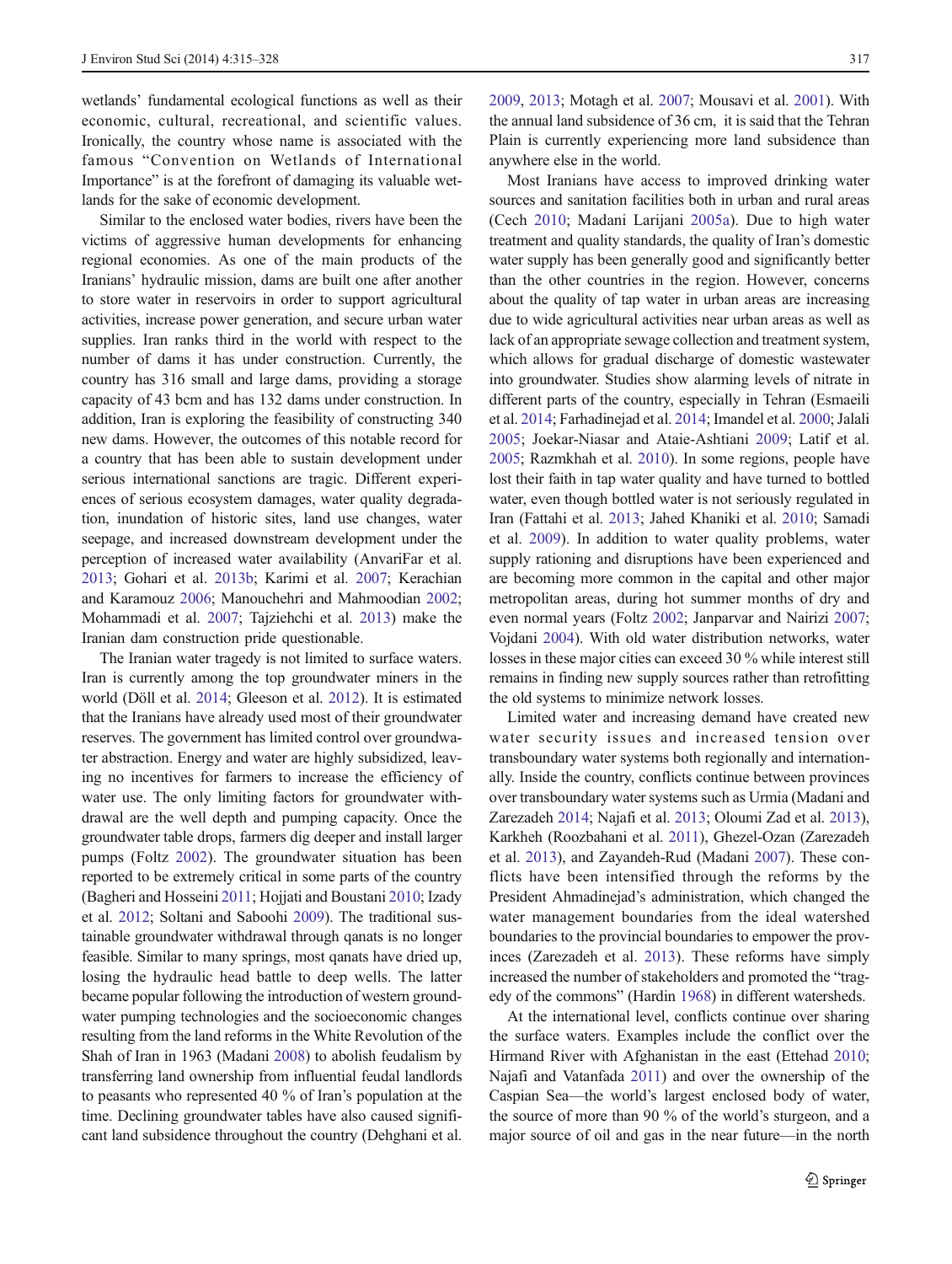(Madani et al. [2014b](#page-11-0); Mianabadi et al. [2014](#page-12-0); Sheikhmohammady and Madani [2008a](#page-12-0)). Failure in reaching an agreement over sharing the Caspian Sea with Azerbaijan, Kazakhstan, Russia, and Turkmenistan since the collapse of the Soviet Union (Madani et al. [2014a](#page-11-0); Sheikhmohammady and Madani [2008b\)](#page-12-0) has resulted in an international tragedy of the commons, associated with high level of water pollution and ecosystem damages (Behmanesh et al. [2013](#page-9-0); Read et al. [2014;](#page-12-0) Sheikhmohammady and Madani [2008b\)](#page-12-0). The situation is less tragic in other transboundary surface water systems in which Iran has better access to upstream water sources such as the Tigris-Euphrates system, shared with Turkey, Iraq, and Syria; and Aras system, shared with Armenia, Azerbaijan, and Turkey. However, Iran's attempts to increase its use of outgoing surface flows can increase the international tensions with the neighbors in the future. Similarly, Iran's aggressive groundwater withdrawal can create some conflicts in the years to come in the case of transboundary aquifers, including the Sarakhs aquifer, shared with Turkmenistan; the Lenkoran/ Astara aquifer, shared with Azerbaijan; the Nakhichevan/ Larijan and Djebrail aquifer, shared with Armenia, Azerbaijan, Georgia, Russia, and Turkey; and the Leninak-Shiraks aquifer, shared with Armenia, Azerbaijan, and Turkey.

The current water problems of Iran cannot be fully blamed on the Iranians. Iran is one of the world's most disaster-prone countries. During the last two decades of the 20th century, 11 million Iranians per year were exposed to floods with an average death toll of 131 people per year (DOE [2010](#page-10-0)). Drought are also common and have become more frequent in Iran (Bari Abarghouei et al. [2011](#page-9-0); Golian et al. [2014](#page-10-0); Morid et al. [2006](#page-12-0); Nikbakht et al. [2013](#page-12-0); Raziei et al. [2009\)](#page-12-0), having significant impacts on agriculture, urban water supply reliability, ecosystem, and rural communities (Abbaspour and Sabetraftar [2005](#page-9-0); Ardakanian [2005](#page-9-0); Delju et al. [2013](#page-10-0); Jahani and Reyhani [2007](#page-10-0); Janparvar and Nairizi [2007](#page-11-0); Keshavarz et al. [2013](#page-11-0); Mousavi [2005;](#page-12-0) Salami et al. [2009\)](#page-12-0). Furthermore, based on the majority of projections, climate change is expected to exert extra pressure on Iran's water resources by making the region hotter and drier (Abbaspour et al. [2009;](#page-9-0) Evans [2009;](#page-10-0) Jamali et al. [2012](#page-11-0); Zarghami et al. [2011\)](#page-13-0), having major implications for agricultural production (Gohari et al. [2013a](#page-10-0); Moradi et al. [2013\)](#page-12-0), hydroelectricity generation (Davtalabsabet et al. [2013](#page-9-0); Jamali et al. [2013\)](#page-11-0), and reliability of water supply and reservoir operations (Ashofteh et al. [2013](#page-9-0); Davtalab et al. [2014](#page-9-0); Gohari et al. [In](#page-10-0) [Press](#page-10-0)).

In addition to the climatic stressors, in the last decades, Iran has not had a stable economy under the serious international pressure through major economic sanctions. Generally, economic insecurity and high inflation rates encourage short-term benefit maximizing attitude and non-cooperative behavior in water management (Madani and Dinar [2012b](#page-11-0)), and Iran has not been an exception. Both users and decision makers have been more interested in increasing immediate benefits. So, in the absence of serious effective exogenous regulatory institutions (Madani and Dinar [2013](#page-11-0)) and economic incentives for users' cooperation (Madani and Dinar [2012a](#page-11-0)), the status of the country's water resources has deteriorated over time.

In practice, the separation of "development" from "environment" (Hjorth and Madani [2013](#page-10-0)) and aggressive shortsighted regional development plans have resulted in unintended hydro-environmental problems whose long-term costs are significantly higher than their short-term benefits. No matter how advanced the Iranian water management system is in comparison with the other countries in the Middle East, the reviewed evidences leave no doubt that Iran is currently experiencing a serious water crisis. But, this observation is not new. Academics and practitioners have continuously expressed their concern and warned about the looming water crisis (Foltz [2002](#page-10-0); Karbalaee [2010](#page-11-0); Madani [2003;](#page-11-0) Madani Larijani [2005a](#page-11-0); Motiee et al. [2001;](#page-12-0) Yazdanpanah et al. [2013a,](#page-13-0) [b\)](#page-13-0), with no success in promoting any serious action by the government.

In theory, Iran is currently experiencing the growth and underinvestment problems (Mirchi et al. [2012,](#page-12-0) [2014\)](#page-12-0) that the West experienced in the 20th century or is experiencing today, e.g., the ecological problems of the Great Lakes (Breffle et al. [2013;](#page-9-0) Danz et al. [2005](#page-9-0); Mirchi and Watkins [2013\)](#page-12-0) and the Everglades (Belanger et al. [1989](#page-9-0); Finkl [1995](#page-10-0); Graf [2013\)](#page-10-0), California's Sacramento-San Joaquin Delta crisis (Lund et al. [2010](#page-11-0); Madani and Lund [2012;](#page-11-0) Madani and Lund [2011;](#page-11-0) Tanaka et al. [2011](#page-13-0)), the Ogallala aquifer's overexploitation tragedy (Sophocleous [2010;](#page-13-0) Verchick [1999;](#page-13-0) Wohlers et al. [2014\)](#page-13-0), vulnerability of developed floodplains (Burby [2006;](#page-9-0) Elledge and Madani [2012;](#page-10-0) Lugeri et al. [2006,](#page-11-0) [2010;](#page-11-0) Madani et al. [2007](#page-11-0)), pollution of the River Rhine (Plum and Schulte-Wülwer-Leidig [2014](#page-12-0); van Dijk et al. [1995;](#page-13-0) Wieriks and Schulte-Wülwer-Leidig [1997](#page-13-0)), and over-damming of the Klamath (Gosnell and Kelly [2010;](#page-10-0) Hamilton et al. [2005;](#page-10-0) Powers et al. [2005\)](#page-12-0) and Columbia rivers (Harnish et al. [2014;](#page-10-0) Kareiva et al. [2000;](#page-11-0) Raymond [1988](#page-12-0)). These problems are normally the products of rapid investment and growth in one sector without considering the dynamic relationships of the growing sector (e.g., economy, agriculture, and infrastructure) with the other sectors (e.g., water, environment, and ecosystem) (Madani [2010b](#page-11-0); Mirchi et al. [2010\)](#page-12-0) in the absence of an integrated view of the complex human-natural system of systems (Hjorth and Madani [2014](#page-10-0)). As a result, growth in one sector has caused secondary negative impacts on the other sectors (e.g., ecosystem losses) and a long-term negative feedback or impact on the original sector (e.g., forced migration due to increased water and air pollution). If timely regulatory actions are not taken in these cases, the unintended damages can become fully irreversible.

What makes the current problems in Iran different from similar problems in the West is the depth and extent of the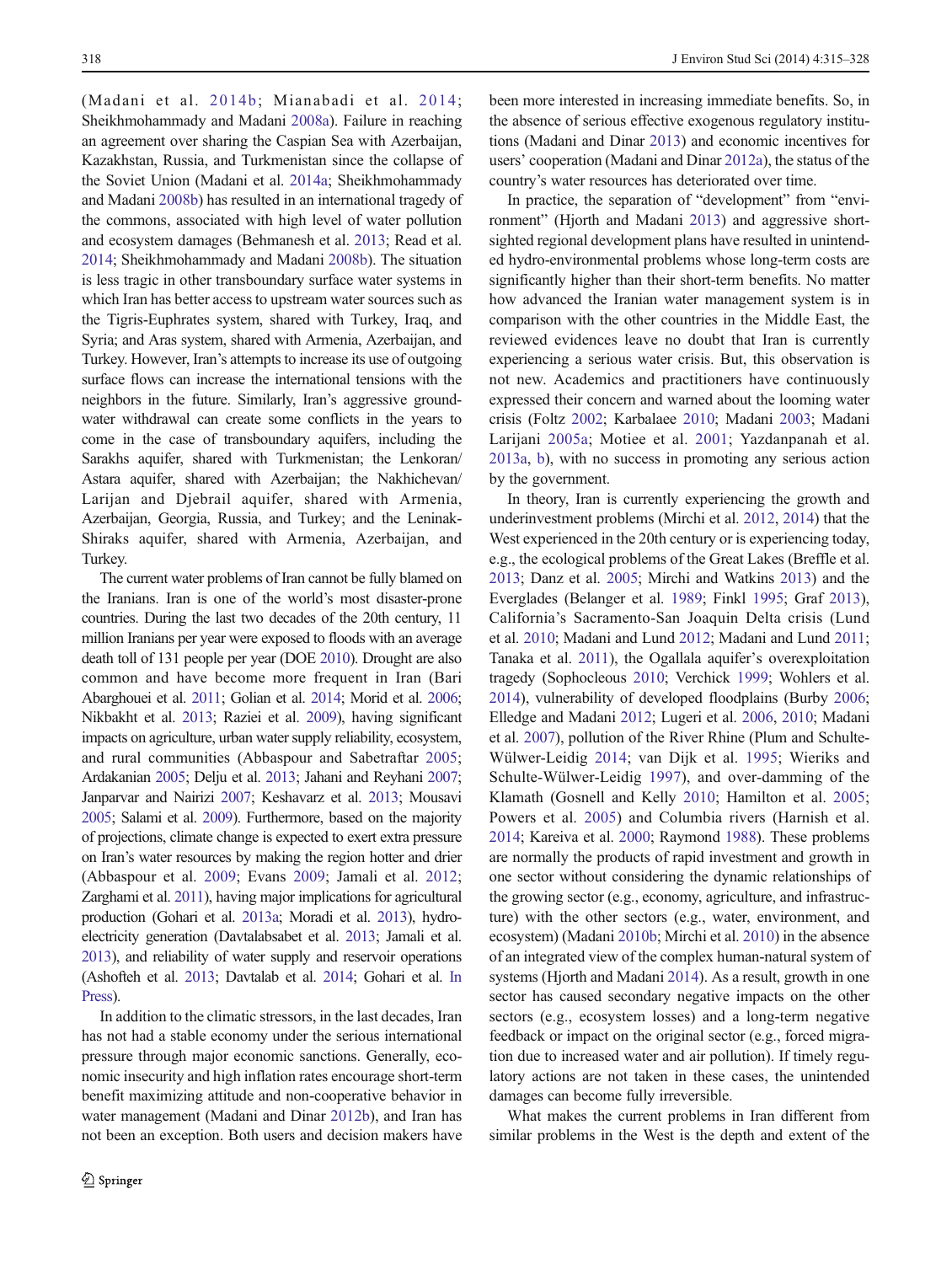<span id="page-4-0"></span>secondary impacts of development. Rather than proactive management to prevent water problems, Iran's reactive management has focused on curing the symptoms, while the causes of the problems are becoming worse over time. If development is to be sustainable, Iranians need to replace symptom management with problem prevention. This would not happen in the absence of a clear understanding of the problem production mechanisms and the key problem drivers.

This paper tries to identify the main causes of the water crisis in Iran and provide some exit strategies with the hope in the improvement of the current situation. The paper should also be considered as a call for action by the Iranian decision makers to make fundamental changes to the current water management practices and institutions, and as a call for research by the water practitioners to further investigate the problem drivers and provide practical solutions.

# The crisis drivers

The current water crisis in Iran has three major drivers (Madani [2014](#page-11-0)):

#### Population growth and distribution

Iran has experienced a significant population increase in the past century. Estimates suggest that the Iran's population remained below 10 million people throughout the 19th century (Seyf [2009\)](#page-12-0). By the time of the Islamic Revolution of 1979, Iran's population had passed 35 million due to the significant socioeconomic development of the country in the 20th century. After the Revolution, Iran's population almost doubled within the last two decades of the 20th century. More than half of the current population of 77 million are under 35 years old, reflecting the dramatic population increase after the Islamic Revolution, which promoted different socioeconomic, cultural and ideological changes in Iran. With the support of the government, the population growth rate exceeded 4 % during the Iran-Iraq war in the early 1980's. The result of this baby boom is a generation that accounts for 70 % of unemployment and is ironically blamed by the government for lowering the current fertility level, which has brought down the population growth rate to 1.3 %.

The dramatic population increase in Iran has reduced per capita renewable freshwater availability. Nevertheless, Iranians continue to use more than 250 l of water per day per person and their daily consumption can exceed 400 l per person in some urban areas like Tehran. This means that Iran's water usage is twice the world's standard despite its limited water availability. To satisfy their high water demand, Iranians are currently using more than 70 % of their renewable freshwater resources, while using more than 40 % of renewable freshwater resources means entering the water stress mode.

In addition to a sudden population growth, an inappropriate population distribution is challenging the Iranian water managers. Generally, water development has played a major role in the development of human settlements in the country (Seyf [2009\)](#page-12-0). Most Iranians have preferred to live in regions with better water availability. About 50 % of the country's population lives in the northern and western regions, which hold over 70 % of the country's water resources (Madani Larijani [2005a\)](#page-11-0). Nevertheless, there remains a mismatch between the water delivery capacity and regional water demand in most parts of the country. The urban portion of the population is currently about 70 %, much higher than 27 % in the 1950's and 44 % in the 1970's, as a result of rapid urbanization and increased migration from rural areas to urban areas for better living conditions. Eight Iranian cities have a population of greater than 1 million and 76 cities have a population of greater than 100,000 people. The population in the metropolitan Tehran has surpassed 14 million (18 % of the country's population), despite its limited access to water resources.

The inappropriate spatial distribution of population and high population concentrations in some areas have resulted in the implementation of major water transfer projects which can periodically solve water shortage issues without addressing the main cause of the water shortage (i.e., population growth). Gohari et al. ([2013b](#page-10-0)) refer to water transfer as "a fix that backfires", arguing that major water transfers to the Zayandeh-Rud river basin and the Isfahan Province have resulted in the promotion of development and population increase due to the perception of water availability. Therefore, water transfers have become the cause of further water shortage problems in the basin although they had the ability to cure the symptom (water shortage) periodically.

To have sustainable water resources, Iran needs to control the population growth and distribution. While Iran might have the capacity of holding a larger population, increased population growth can have catastrophic effects, if spatially uncontrolled. The uneven geographic distribution of welfare and better living conditions in cities attract people to particular urban areas within the country, exacting extra pressure on water resources and creating a competition between urban and rural areas over the limited water resources. Normally, urban areas are the winners of such competitions, resulting in increased water allocations to these areas, which in turn promotes development and population growth. The "success to the successful" dynamics continue and urban areas keep growing, asking for more water, which can only be satisfied through water transfer infrastructure due to the unavailability of local resources.

Despite the fact that the population is one of the main causes of Iran's water crisis, the government of Iran is now showing a strong interest in boosting the population. This interest is rooted in concerns about the future age distribution projections. The government is reverting the earlier birth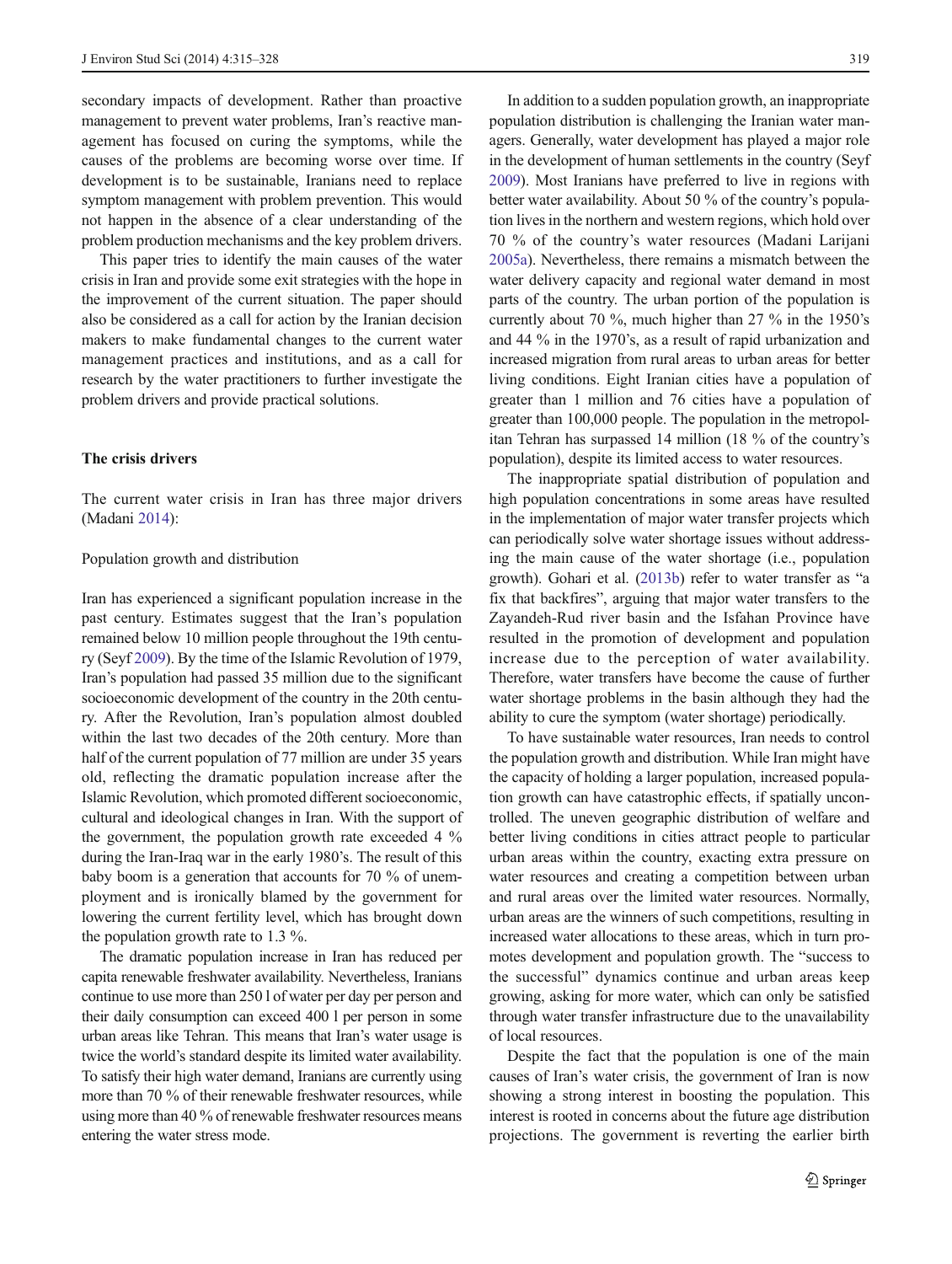control policies, which had been set to address the high population growth in the 1980's. Just recently, the Iranian Parliament passed a new law that makes sterilization and vasectomies illegal. This law is just one example of the new policies that clearly indicate the government's serious determination to increase the fertility level. The turn in the population growth policies is really striking and reflects the confusion about the socioeconomic effects of population growth among the Iranian decision makers. What is clear though is that Iran definitely lacks the required water resources and infrastructure to satisfy the increased water demand. Without strong population distribution adjustment and water consumption reduction measures, the new population growth policies can only have catastrophic effects.

# Inefficient agriculture

Iran has always suffered from a seriously inefficient agriculture (Katouzian [1978](#page-11-0); Nattagh [1986](#page-12-0)) that heavily relies on irrigation (Lambton [1938](#page-11-0); Fitt [1953;](#page-10-0) Seyf [2006](#page-12-0)) and consumes most of the country's limited water resources. While only 15 % of the country's area is cultivated, this sector is responsible for 92 % of the water consumption in Iran (compared to the 7 % domestic water use and 1 % industrial water use). Since the Islamic Revolution, the government has tried to be supportive of this sector in order to achieve food security and increase the non-oil production revenues. This policy was of particular importance and turned to be helpful during the Iran-Iraq war. Nevertheless, the economic efficiency of this sector has decreased significantly over time. Currently, this sector only provides 23 % of the jobs, and its contribution to GDP has decreased from over 33 % to 13 %, while Iran has also lost its leading position at the international level in export of some high-value agricultural products like pistachio.

To support this sector, the government has heavily subsidized agricultural water and energy use. The significantly cheap prices have not provided any motivation for increasing the production efficiency in this sector. The average irrigation efficiency is less than 35 %, and only 5 % of the farmed area is under pressured irrigation. The rainfed agriculture is also unproductive, mainly due to the rainfall patterns. While the area under rainfed and irrigated agriculture are almost equal, the share of rainfed agriculture from the total yield is only about 15 % (compared to the global food production shares of the rainfed and irrigated agriculture, which are 60 and 40 %, respectively). The crop pattern does not match the regional water availability conditions and has remained more responsive to the traditional crop choices and farming practices as well as the guaranteed crop purchase prices set by the government.

Due to the unavailability of sufficient surface water, the agricultural sector also consumes a lot of groundwater, which currently satisfies 55 % of the total water demand in Iran. The

agricultural sector is responsible for more than 90 % of the groundwater consumption (compared to the 8 % domestic groundwater use and 2 % industrial groundwater use). The excess groundwater withdrawal is hard to estimate, but the dramatic drop of groundwater table (2 m per year in some parts of the country) reflects the extent of the consumption of the nonrenewable portion of groundwater. As a result, 277 of the 609 plains in the country are in a critical condition and the declining groundwater table (Forootan et al. [2014;](#page-10-0) Joodaki et al. [2014\)](#page-11-0) has caused significant land subsidence in many plains throughout the country (Dehghani et al. [2009,](#page-9-0) [2013;](#page-9-0) Motagh et al. [2007;](#page-12-0) Mousavi et al. [2001\)](#page-12-0).

Because of its oil-based economy, Iran has never been seriously concerned about the economic efficiency of the agricultural sector (Katouzian [1978](#page-11-0)). Without a comprehensive plan for the empowerment of farmers and rural communities, populist actions of the Iranian decision makers, such as substantial subsidization of water and energy, to support farmers have failed to increase welfare in this sector. The economic efficiency of this sector has remained low, leading to low income levels. The rural population have no serious job alternative other than farming (Nattagh [1986](#page-12-0)) if they want to stay in rural areas. Therefore, farmers have a tendency to leave farming and migrate to urban areas which have been favored more by the government (Katouzian [1978](#page-11-0)) and provide better living conditions.

In agricultural zones in the vicinity of urban areas, the high land values due to rapid urbanization is the main motivation for the farmers to quit farming by selling their lands and switching to better-paid jobs. Those farmers who stay in business must continuously deepen their wells to withdraw groundwater from the declining aquifers, while the water and energy prices are not high enough to be prohibitive. Therefore, farmers continue to contribute to groundwater mining and the declining energy use efficiency in the agricultural sector (Beheshti Tabar et al. [2010\)](#page-9-0). On the other hand, due to the non-linear relationship between groundwater levels and energy use for groundwater pumping (Moazedi et al. [2011\)](#page-12-0), the government has to exponentially increase its subsidies over time as the groundwater tables drops. To prevent further economic and water losses, the government has slightly raised energy prices in recent years. Also, in different parts of the country, smart groundwater monitoring devices (Moazedi et al. [2011;](#page-12-0) Zekri [2009\)](#page-13-0) have been installed with the potential for real-time control of energy and water use. Nevertheless, the effectiveness of these actions are yet unknown. What is known is that the continuation of the current water use trends in the agricultural sector will exacerbate the water crisis. Iran seriously needs its agriculture to be modernized/industrialized and become economically efficient.

#### Mismanagement and thirst for development

More than anything, the water crisis in Iran is the result of decades of bad management. Iran has gone through significant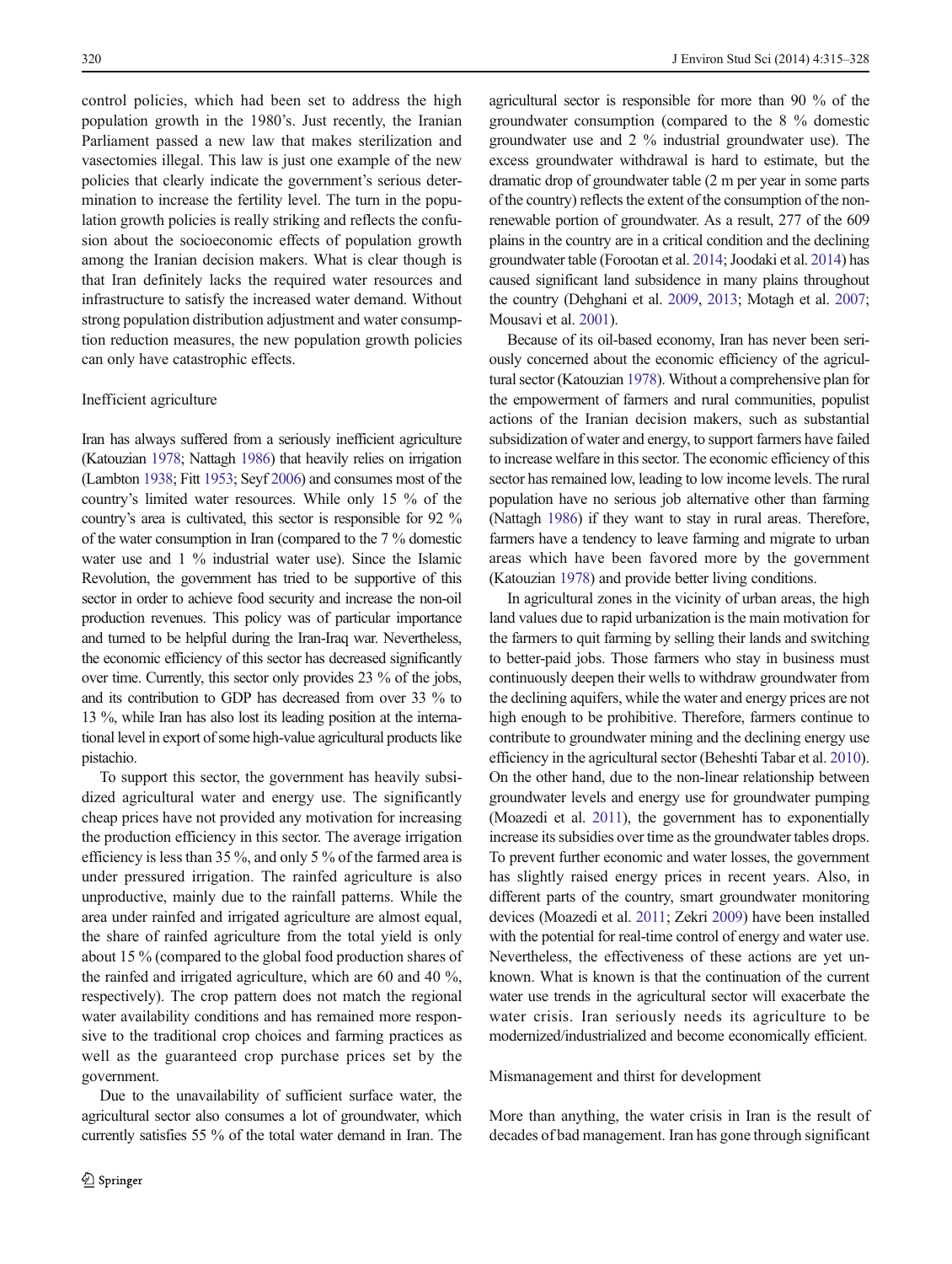socioeconomic and political changes in the last century. While the desire for rapid modernization during the Pahlavi Dynasty had major socioeconomic benefits, the modernization process was not free of effects on the country's invaluable natural resources. The Islamic Revolution and the international pressure on Iran further strengthened the thirst for development and the desire to prove independence to the world. The Iranians were more successful than most nations of the developing world in maintaining their independence in the realm of policy-making (Foltz [2002](#page-10-0)) and in relying on national expertise under major sanctions by the West. However, rapid development and construction of major infrastructure with minimal concern for their long-term non-economic impacts have created major water and environmental problems that call this success into question.

It is undeniable that the international sanctions have slowed down the development process in Iran by limiting the Iranians' access to new technologies. But, Iran's water problems are not due to a lack of access to technology or technical expertise as some decision makers claim. Indeed, Iran is suffering from disintegrated decision making and problem solving by knowledgeable experts who act independently. One major cause of such disintegration is the water governance structure, which involves too many stakeholders and an undesirable hierarchy in water resources management. Competition and conflicts increase with the number of stakeholders. In addition, an increased level of hierarchy is associated with opportunities for corruption, which makes the Iranian water management system more inefficient. The situation has been exacerbated by the structural reforms of President Ahmadinejad that changed the water management boundaries from watershed boundaries to political (provincial) boundaries, creating competitions among the provinces to maximize their immediate gains from the shared water systems (Zarezadeh et al. [2013\)](#page-13-0) resulting long-term losses for all parties.

The thirst for development motivates "nature control" rather than "nature management". Interest in the latter requires appreciating the fact that humans' ability to put nature under control for maximizing economic benefits is limited (Madani et al. [2007](#page-11-0)). Overlooking the important linkage between "development" and "environment" in coupled human-natural systems (Hjorth and Madani [2013](#page-10-0)) results in development projects that seriously affect the long-term welfare of both human and natural systems. Similar to other countries in the Middle East, the thirst for development in Iran has caused a serious managerial myopia. The focus is on rapid development to obtain immediate economic benefits. Given the existing political instability and insecurity within the system, decision makers are more interested in populist development actions which produce immediate economic impacts. For example, the representative of a region in the parliament can pressure the water authorities to finance a dam construction project to help the farmers in his region. If the project is successful, it can boost the regional economy alongside the legitimation of the representative. Locals would then be willing to support the same person and send him to the parliament in the next round. The long-term environmental impacts are not associated with immediate economic benefits and political popularity. Thus, ecosystem preservation remains overlooked when pursuing populist development agendas. Similar development initiatives by other elected officials in the shared river basin will eventually create significant externalities, resulting in long-term losses for all parties. A good example of this situation is the Lake Urmia tragedy, which is perhaps the most catastrophic water problem, experienced by the Iranians to date. The lake has almost dried up because of the anthropogenic effects of selfish and uncoordinated upstream development activities by three provinces in a competitive environment (Khatami and Berndtsson [2013;](#page-11-0) Norouzi et al. [2013\)](#page-12-0).

Disintegrated management is not limited to the authorities within the water sector. The other causes of the water crisis discussed above (population growth and inefficient agriculture) reflect the lack of coordination among different government sectors. While the country is suffering from an acute water crisis, other authorities within the government are pursuing serious population growth and are trying to 'protect' farmers against water allocation policies that reduce the agricultural water share for the sake of the environment. Similarly, plans for land use, urbanization, food security, transportation, public health, and energy security are independently developed by various government sectors without the required coordination, resulting in major externalities that are normally costly to address.

The situation can be partially blamed on the current governance structure and the political instabilities in Iran. But, the main driver of uncoordinated development in Iran as well as the other Middle Eastern countries is the thirst for development, which prevents a comprehensive understanding of the complex interrelated dynamics and feedback relationship between the different sectors. A similar situation has been observed in the developed countries during their peak development phases, as discussed earlier, but those countries could also develop relatively effective mechanisms to cope with and to prevent the emerging hydro-environmental problems in the aftermath of rapid and shortsighted development. In Iran, however, water management relies on a "crisis management paradigm." This means that the decision makers continue development in search of immediate economic benefits, hoping that no serious problem would interrupt their period of administration. If water problems arise, extra effort will be put mainly into curing the problem's symptoms to bring the situation back to semi-normal conditions. Normally, the solutions are not fundamental and the problems will reappear in some form; but, the hope is that they do not reappear any time soon, when the decision makers are still in charge. Within the crisis management paradigm, problem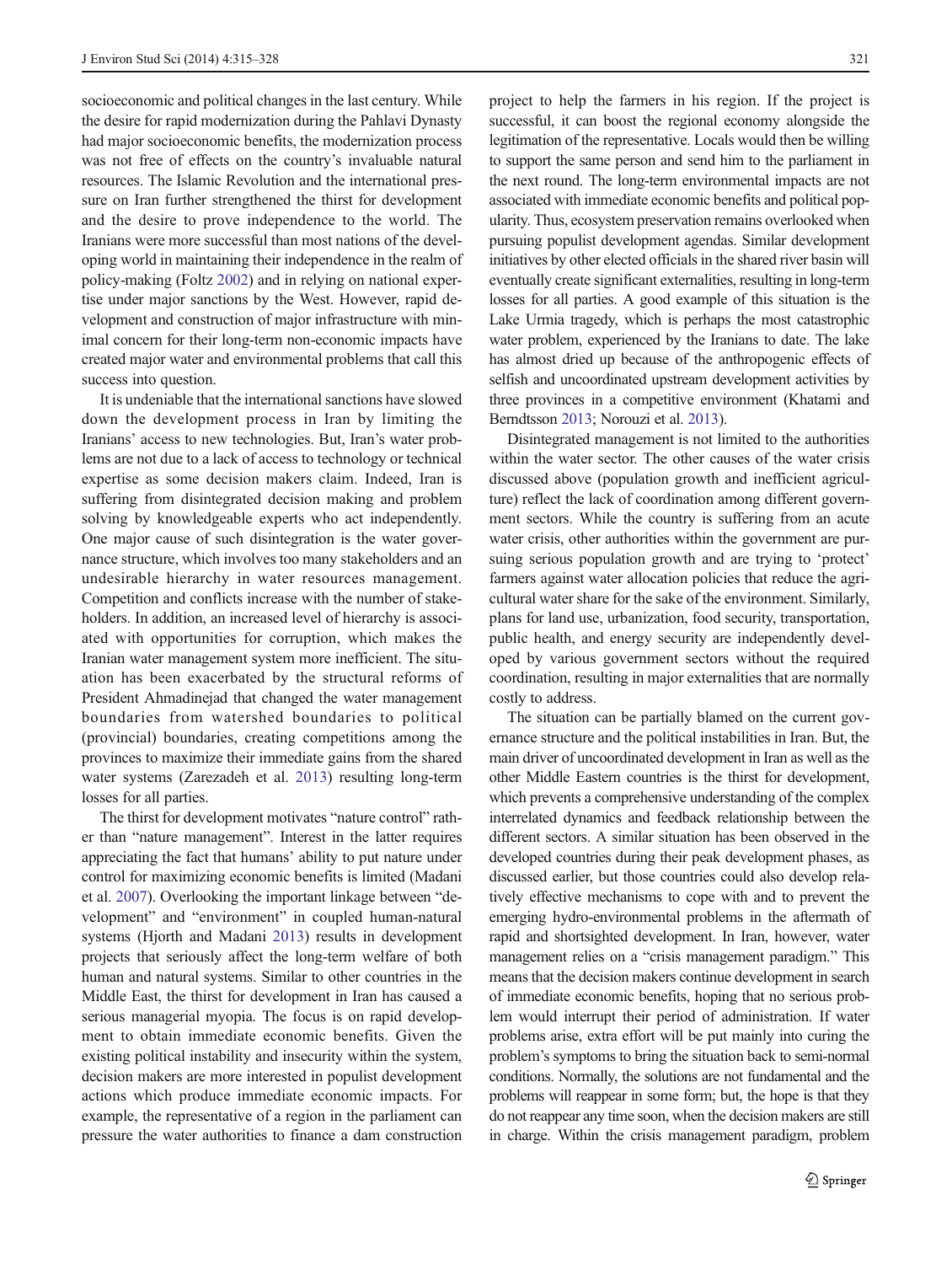prevention is less of a concern, as it has no transparent short-term benefits that the public would appreciate and reward the decision makers for.

In analyzing water mismanagement in Iran, one should not overlook the effects of some exogenous factors such as climate variability and extreme events (floods, droughts, and heat waves), political tensions and instability (national and international), economic performance and stability (e.g., high inflation and unemployment rates), and international sanctions. The government continuously blames some of these factors, such as climate extremes and international sanctions, as the main causes of the current situation, claiming that problems are periodic. However, these exogenous issues are only crisis catalyzers, not the main cause of the water crisis. A resilient water management system is expected to be capable of coping with periodic external pressure (Hjorth and Madani [2014\)](#page-10-0) such as droughts, sanctions, or political changes. While external pressure can affect the performance of the system, a resilient system can recover and restore itself once the pressure is removed, without a risk of collapse. The current situation in Iran and status of different water systems in the country prove that Iranians have failed to invest sufficiently into developing a resilient water management system.

#### Exit strategies and concluding remarks

The water problems in Iran are far too many and significant to leave any doubt about the fact that Iran is experiencing a looming water crisis. Immediate mitigation actions are required to address the existing water security problems throughout the country. There are good signs that the new government of Iran recognizes water security as a national priority at the moment and is trying to address some of the more evident water problems immediately. However, most solution strategies are still shortsighted and are mainly focused on problem symptoms as opposed to problem causes. Fundamental changes in the current Iranian water management paradigm are essential to prevent the development of similar problems in the future and to secure sustainable water resources for Iran. More than anything, the Iranian decision makers need to appreciate the complexity of the coupled human-natural systems to be able to develop water management solutions that have no or minimal secondary impacts. It is true that every country in the developing world and Middle East has the right to develop and grow as the developed world did in the past century, but reproducing the secondary environmental problems of development, which have been already experienced in the West, is unnecessary and unwise. There are free opportunities for Iran to learn from the costly failures of water management in the West (especially in the United States and California) to minimize the risk of water resources development plans.

There is an urgent need for revisiting the new population growth policy in Iran. While the current age distribution of Iran's population is undesirable and can have some long-term socioeconomic impacts, the negative consequences of uncontrolled population growth and rapid urbanization can be much more significant. Optimizing the spatial distribution of the current population should be prioritized over improving the age distribution of the population. Major urban areas in Iran are already challenged with satisfying the needs of the existing population. Without major socioeconomic and political reforms to address the current imbalance of power and services throughout the country migration to major metropolitans will continue. So, the new population growth policies will just exacerbate the situation.

The highly inefficient agricultural sector needs fundamental changes to address the current water crisis. Instead of trying to support the farmers to continue business as usual, the government must empower the farmers. The low economic efficiency of farming makes the agricultural sector less attractive. Many farmers keep migrating to the urban areas for better socioeconomic conditions. Those who stay in business have no incentive to change the traditional farming practices and cannot afford adopting new technologies to improve the efficiency of their activities. As a result, this sector continues to degrade in terms of its contribution to the GDP. The current governmental support mechanisms make farmers economically weaker as development continues. Empowerment of the farmers and rural communities can be done by substantial investments in the agricultural sector in order to modernize this sector and make it more economically efficient and attractive. Wealthier farmers will be more innovative and have stronger tendencies to maximize the economic efficiency of farming activities and water use.

Several strategies can be pursued to improve the efficiency of the agricultural sector. First, the inappropriate crop pattern across the country (Faramarzi et al. [2009](#page-10-0); Gohari et al. [2013a](#page-10-0)) should be revised with respect to the macro-level food security priorities as well as regional resource availability conditions. Appropriate crops must be identified for each region based on water/land/energy availability and economic efficiency conditions. Through different economic incentives (e.g., guaranteed purchase of particular crops in specific regions at certain prices), the government can promote crop pattern modifications.

Second, water and energy prices should be raised meaningfully to be reflective of the true cost of water and energy in each region across the country. This, of course, can have serious negative impacts on the socioeconomic conditions of farmers in the short-run and is associated with a high political cost for the government. To prevent such impacts, the government should finance the modernization of agricultural practices that help farmers cut water and energy usage effectively. Although, this strategy requires large initial investments, in the long-term, it is expected to cost less than the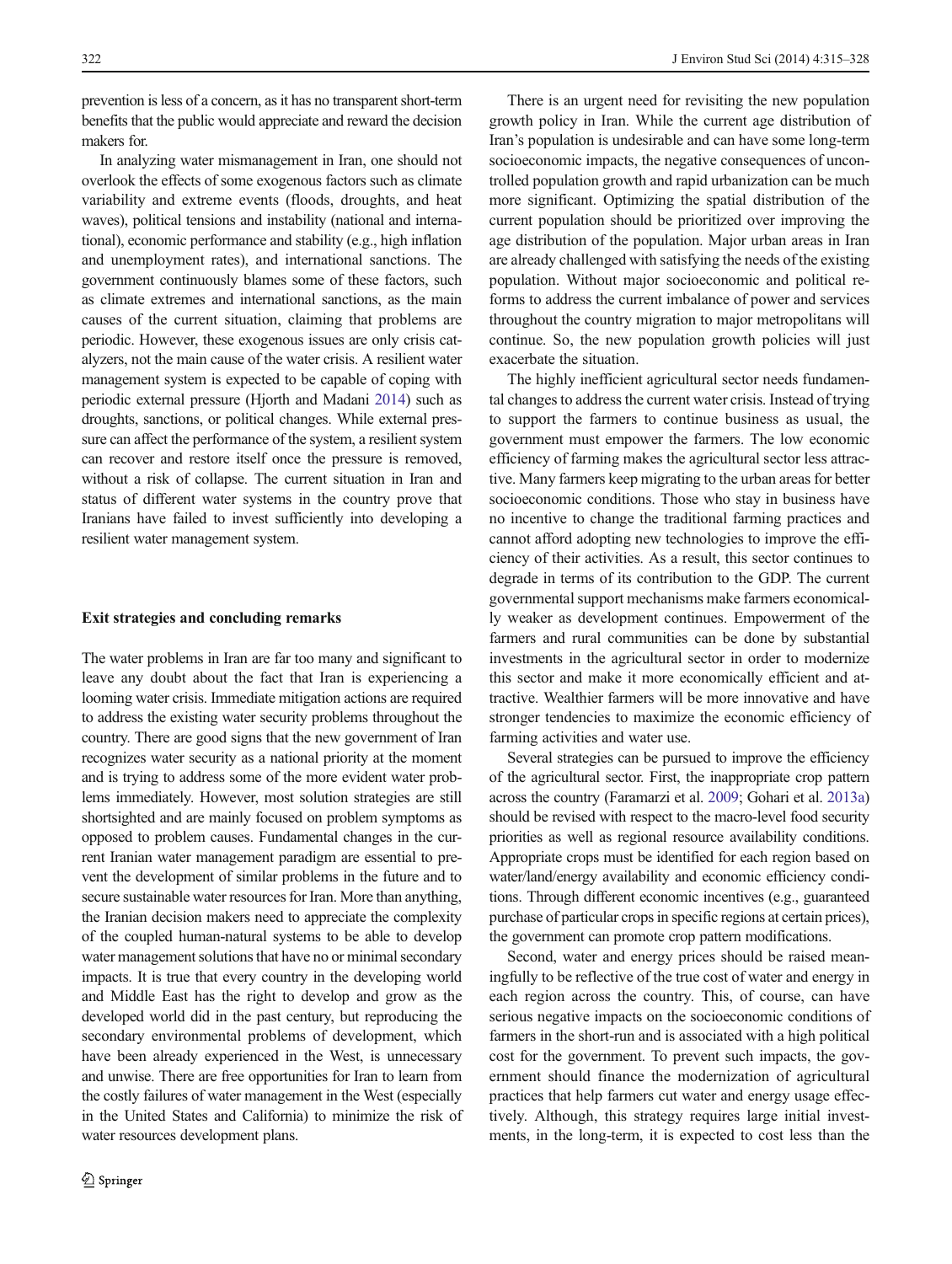current government policy, which heavily subsidizes the increasing water and energy use in the agricultural sector.

Third, the government needs to provide incentives for the formation of regional cooperative agricultural management institutions (e.g., irrigation districts, regional farming authorities, regional farmer co-ops). These entities can increase the economic efficiency of farming by increasing the collective capacity in managing the capital, operation, and maintenance costs of farming as well as controlling crop sale prices at the farm level (which are currently far below the market prices). Around 78 % of the Iranian farmers have farms of less than 10 ha, which in total make up about 37 % of the cultivated land but yield only 10 % of the total agricultural production. On the other hand, the medium-size farms of 10 to 50 ha, which make up for 50 % of the total cultivated area, yield 75 % of the total agricultural production. This simply shows that due to economies of scale and other factors, farming at a scale larger than the current scales can increase the production efficiency.

Fourth, the government must implement an efficient water market. Iranians are recognized for their success in regulation, allocation, and trading water in the ancient times. Modern Iran also requires a reliable water market to increase the economic efficiency of water use. The implementation of a water market requires serious regulation and monitoring of water uses as well as creating a financial mechanism to support water trades. To overcome the current crisis, government should also pursue setting up an environmental water account (Hollinshead and Lund [2006](#page-10-0)) and try to purchase water from farms with low economic efficiency to recharge aquifers and recover damaged ecosystems.

Water management in Iran should shift its mode from crisis (reactive) management to preventive (proactive) management to prevent serious water problems and ecosystem damages. A proactive management paradigm recognizes the interrelated dynamics of the water sector with the other sectors, cures the problem causes rather than its symptoms, manages water rather than controlling it, and benefits from effective nonstructural (soft) solutions (e.g., regulations, institutions, taxation, monitoring, population control) as much as it benefits from structural (hard or engineering) solutions (e.g., dam construction, water diversion, using irrigation sensors). One of the first steps in improving water management in Iran is the revision of the current water governance structure to remove the unnecessary hierarchies, minimize the number of stakeholders, and empower the Department of Environment (DOE), which is politically weaker than the other government sectors such as the Ministry of Energy (responsible for managing water and power) and the Ministry of Jihad-Agriculture (responsible for managing agriculture). If development is to be sustainable, DOE must have the required authority to enforce environmental regulations, environmental impact assessments, and environmental taxation.

Although tragic, the Lake Urmia disaster can be a turning point in the modern history of water management in Iran. The problem has many serious (including political) dimensions, which have enabled it to receive national attention and to create a consensus between different sectors within the government on the fact that a serious solution strategy must be developed on an urgent basis. The public finds the government responsible and wants its immediate reaction. The significance of this tragedy was such that President Rouhani made promises on solving the Lake's issues in his campaigns before the presidential election. The Urmia Lake problems have made the Iranian media more responsive to the environmental issues and the Iranian society and youth seem to have become more concerned about the hydro-environmental tragedies in different parts of the country. While this level of attention to the Lake Urmia is a good sign, the Iranian decision makers should not forget that this type of problem solving still keeps them in the crisis management mode. In reality, the Lake Urmia disaster is just one evident symptom of the malfunctioning water management system in Iran. There are many other terrifying symptoms that have either already appeared in smaller scales or will appear soon. For example, the hidden groundwater tragedy in Iran might be much more catastrophic in scale and can be the next significant man-made environmental disaster that the Iranian decision makers need to deal with if they continue managing water resources in the reactive mode. Thus, the government must continue its efforts to solve the Urmia Lake problems immediately while also increasing its efforts to prevent other problems through serious revision of the current water management framework.

Citizens, NGOs, and media can play a major role in addressing the current water crisis. While the decision makers must take the main responsibility for the current water status in Iran, the Iranian public must also be blamed for not valuing ecosystem services and not demanding healthy environmental systems from their government. Indeed, like many other developing and even developed societies, the Iranian society does not properly value the ecosystem services and cannot fully comprehend the trade-offs between the immediate economic benefits of rapid shortsighted development plans and their long-term environmental costs. This is due to the lack of knowledge as well as the socioeconomic instabilities of the country in the past decades, making Iranians feel insecure about their future and become more interested in visible immediate benefits rather than the invisible long-term benefits. Environmental activists and NGOs can play a significant role by educating the public about the value of ecosystem services and sustainable development. Social media is a great platform for information sharing and educating the public, especially the Iranian youth. In fact, in recent months, following the outbreak of different news regarding the Lake Urmia tragedy, Iranians have become very active in the social media (such as Facebook, Twitter, YouTube, and blogs). They use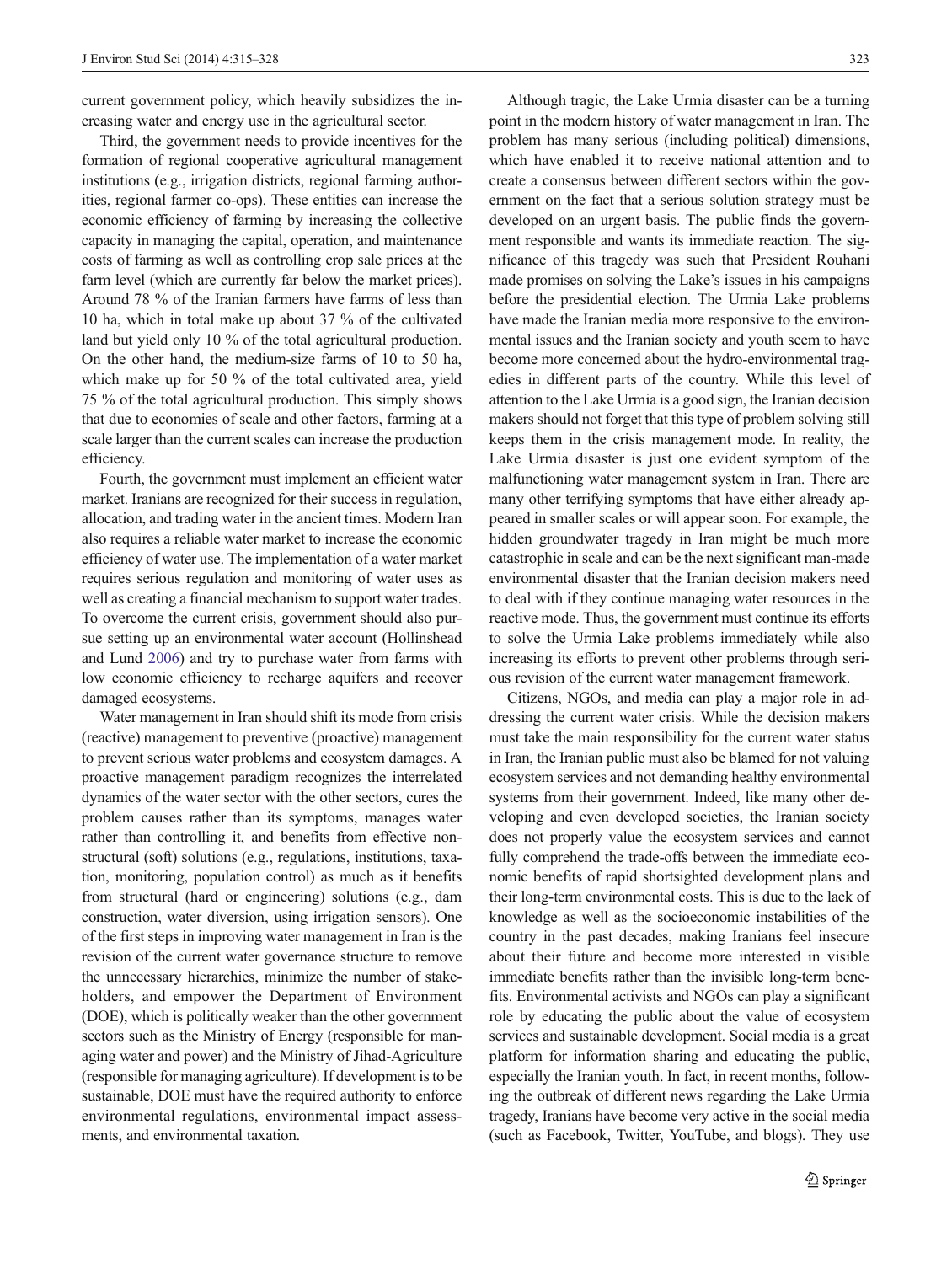<span id="page-9-0"></span>the social media for sharing information about the different environmental problems around the country, as well as forming campaigns and signing petitions to respond to various environmental incidents around the country. On the other hand, the Iranian news media which were not previously environmentally active in the past, have become more responsive to the environmental issues, informing the public about the significance of water and environmental problems in Iran, and pressuring the decision makers to take responsible actions in order to address these problems. These activities are very valuable, as eventually, an environmentally educated society will not evaluate and reward the elected officials solely based on their short-term impacts on the economy. Through bottomup approaches, the Iranian society can force the decision makers to change their behavior, respond to the needs of the society, adopt more pro-environmental development actions, and give more power to regional water management authorities.

Last but not least, it must be noted that while the focus of this paper was on Iran, the problems and solutions discussed are not unique to Iran. Indeed, despite its major deficiencies, the water management system in Iran is much more advanced and successful than most Middle Eastern countries and many other countries in the developing world. Most countries in the region are behind Iran in their development stage. So, they must anticipate experiencing similar or even worse problems in the near future in the absence of serious and timely preventive actions that can be developed based on the costly experiences of the Iranian water sector.

Acknowledgments I would like to thank my former colleague, Dr. Peter Jacques, at the University of Central Florida for his thoughtful comments and invitation to write this paper following my speech on Iran's water crisis at the Iran Heritage Foundation's environmental symposium in London earlier this year (Madani, 2014). I also thank Sina Khatami at the University of Melbourne for his helpful feedback.

## **References**

- Abbaspour M, Sabetraftar A (2005) Review of cycles and indices of drought and their effect on water resources, ecological, biological, agricultural, social and economical issues in Iran. Int J Environ Stud 62:709–724
- Abbaspour KC, Faramarzi M, Ghasemi SS, Yang H (2009) Assessing the impact of climate change on water resources in Iran. Water Resour Res 45(10), W10434. doi[:10.1029/2008WR007615](http://dx.doi.org/10.1029/2008WR007615)
- Abbaspour M, Javid AH, Mirbagheri SA, Ahmadi Givi F, Moghimi P (2012) Investigation of lake drying attributed to climate change. Int J Environ Sci Technol 9:257–266. doi[:10.](http://dx.doi.org/10.1007/s13762-012-0031-0) [1007/s13762-012-0031-0](http://dx.doi.org/10.1007/s13762-012-0031-0)
- Ahmadi H, Nazari Samani A, Malekian A (2010) The qanat: a living history in Iran. In: Schneier-Madanes G, Courel M-F (eds) Water and sustainability in arid regions. Springer, Netherlands, pp 125– 138. doi[:10.1007/978-90-481-2776-4\\_8](http://dx.doi.org/10.1007/978-90-481-2776-4_8)
- AnvariFar H, Alireza Khyabani HF, Vatandoust S, AnvariFar H, Jahageerdar S (2013) Detection of morphometric differentiation between isolated up- and downstream populations of Siah Mahi (Capoeta capoeta gracilis) (Pisces: Cyprinidae) in the Tajan River (Iran). Hydrobiologia 673:41–52
- Ardakanian R (2005) Overview of water management in Iran. Water conservation, reuse, and recycling. In: Proceedings of an Iranian-American workshop. The National Academies Press, Washington, DC, pp 18–34
- Ashofteh P, Haddad O, Mariño MA (2013) Climate change impact on reservoir performance indexes in agricultural water supply. J Irrig Drain Eng 139:85–97
- Bagheri A, Hosseini SA (2011) A system dynamics approach to assess water resources development scheme in the Mashhad plain, Iran, versus sustainability. Proceedings of the 4th International Perspective on Water Resources & the Environment (IPWE), January 2011, Singapore
- Bari Abarghouei H, Asadi Zarch M, Dastorani M, Kousari M, Safari Zarch M (2011) The survey of climatic drought trend in Iran. Stoch Env Res Risk A 25:851–863. doi:[10.1007/s00477-011-](http://dx.doi.org/10.1007/s00477-011-0491-7) [0491-7](http://dx.doi.org/10.1007/s00477-011-0491-7)
- Beaumont P (1971) Qanat systems in Iran. Hydrol Sci J 16:39–50
- Beheshti Tabar I, Keyhani A, Rafiee S (2010) Energy balance in Iran's agronomy (1990–2006). Renew Sust Energ Rev 14:849–855. doi: [10.1016/j.rser.2009.10.024](http://dx.doi.org/10.1016/j.rser.2009.10.024)
- Behmanesh I, Madani K, Geiger CD, Bahrini A (2013) Stability Analysis of the Proposed Caspian Sea Governance Methods. Proceedings of the 2013 I.E. International Conference on Systems, Man, and Cybernetics (SMC), Manchester, U.K., 1777 – 1782, IEEE, doi: [10.1109/SMC.2013.307](http://dx.doi.org/10.1109/SMC.2013.307)
- Belanger TV, Scheidt DJ, Platko JR (1989) Effects of nutrient enrichment on the Florida everglades. Lake Reserv Manag 5:101–111. doi[:10.](http://dx.doi.org/10.1080/07438148909354686) [1080/07438148909354686](http://dx.doi.org/10.1080/07438148909354686)
- Breffle WS, Muralidharan D, Donovan RP, Liu F, Mukherjee A, Jin Y (2013) Socioeconomic evaluation of the impact of natural resource stressors on human-use services in the Great Lakes environment: a Lake Michigan case study. Resour Policy 38:152–161. doi[:10.1016/](http://dx.doi.org/10.1016/j.resourpol.2012.10.004) [j.resourpol.2012.10.004](http://dx.doi.org/10.1016/j.resourpol.2012.10.004)
- Burby RJ (2006) Hurricane Katrina and the paradoxes of government disaster policy: bringing about wise governmental decisions for hazardous areas. Ann Am Acad Polit Soc Sci 604:171–191. doi: [10.1177/0002716205284676](http://dx.doi.org/10.1177/0002716205284676)
- Cech TV (2010) Principles of water resources: history, development, management, and policy. John Wiley & Sons
- Danz N et al (2005) Environmentally stratified sampling design for the development of Great Lakes environmental indicators. Environ Monit Assess 102:41–65. doi[:10.1007/s10661-005-1594-8](http://dx.doi.org/10.1007/s10661-005-1594-8)
- Davtalab R, Madani K, Massah A, Farajzadeh M (2014) Evaluating the effects of climate change on water reliability in Iran's Karkheh River Basin. In: Proceedings of the World Environmental and Water Resources Congress 2014. ASCE, Portland, pp 2127–2135. doi: [10.1061/9780784413548.212](http://dx.doi.org/10.1061/9780784413548.212)
- Davtalabsabet R, Madani K, Massah A, Farajzadeh M (2013) Assessing climate change impacts on water allocation in Karkheh River Basin. American Geophysical Union Fall Meeting 2013, AGU Fall Meeting, San Francisco, California, Abstract #H41K-1411
- Dehghani M, Valadan Zoej MJ, Entezam I, Mansourian A, Saatchi S (2009) InSAR monitoring of progressive land subsidence in Neyshabour, Northeast Iran. Geophys J Int 178:47–56. doi:[10.](http://dx.doi.org/10.1111/j.1365-246X.2009.04135.x) [1111/j.1365-246X.2009.04135.x](http://dx.doi.org/10.1111/j.1365-246X.2009.04135.x)
- Dehghani M, Valadan Zoej MJ, Hooper A, Hanssen RF, Entezam I, Saatchi S (2013) Hybrid conventional and persistent scatterer SAR interferometry for land subsidence monitoring in the Tehran Basin, Iran. ISPRS J Photogramm Remote Sens 79:157–170. doi[:10.1016/](http://dx.doi.org/10.1016/j.isprsjprs.2013.02.012) [j.isprsjprs.2013.02.012](http://dx.doi.org/10.1016/j.isprsjprs.2013.02.012)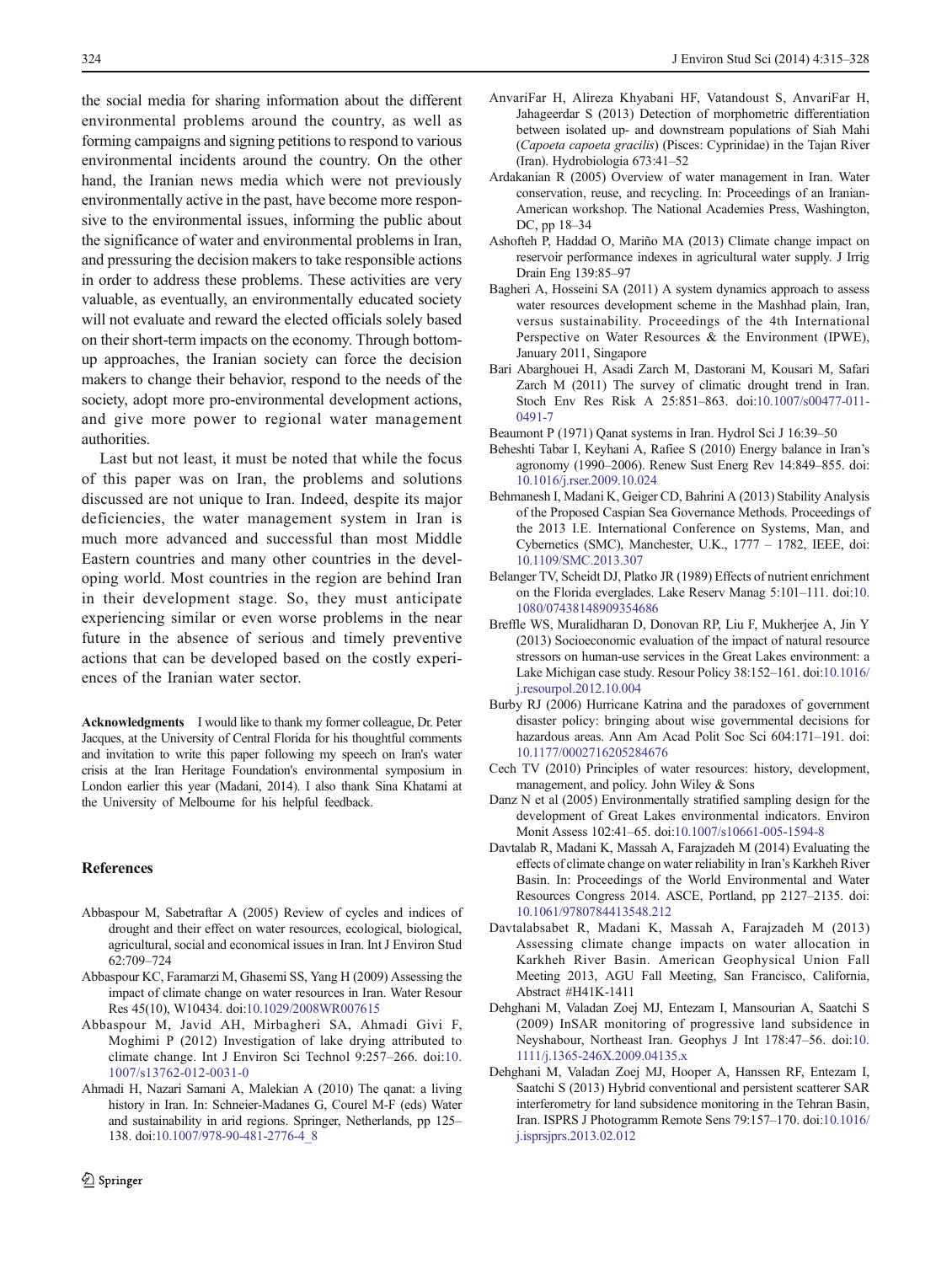- <span id="page-10-0"></span>Delju AH, Ceylan A, Piguet E, Rebetez M (2013) Observed climate variability and change in Urmia Lake Basin, Iran. Theor Appl Climatol 111:285–296. doi:[10.1007/s00704-012-0651-9](http://dx.doi.org/10.1007/s00704-012-0651-9)
- DOE (2010) Iran's Second National Communication to the UNFCCC. National Climate Change Office, Department of Environment, Tehran
- Döll P, Müller Schmied H, Schuh C, Portmann FT, Eicker A (2014) Global-scale assessment of groundwater depletion and related groundwater abstractions: combining hydrological modeling with information from well observations and GRACE satellites. Water Resour Res. doi:[10.1002/2014WR015595](http://dx.doi.org/10.1002/2014WR015595)
- Eimanifar A, Mohebbi F (2007) Urmia Lake (northwest Iran): a brief review. Saline Syst 3:1–8
- Elledge J, Madani K (2012) The evolution of the upper St. Johns river restoration project. Proceedings of the Tenth International Conference on Hydroscience and Engineering (ICHE), Orlando, Florida
- Esmaeili A, Moore F, Keshavarzi B (2014) Nitrate contamination in irrigation groundwater, Isfahan. Iran Environ Earth Sci:1–12. doi: [10.1007/s12665-014-3159-z](http://dx.doi.org/10.1007/s12665-014-3159-z)
- Ettehad E (2010) Hydropolitics in Hirmand/Helmand international river basin: application of integrated water resources management. Master's thesis, Department of Urban and Rural Development, Faculty of Natural Resources and Agricultural Sciences, Swedish University of Agricultural Sciences, Uppsala, Sweden
- Evans J (2009) 21st century climate change in the Middle East. Clim Chang 92:417–432
- Faramarzi M, Abbaspour KC, Schulin R, Yang H (2009) Modelling blue and green water resources availability in Iran. Hydrol Process 23: 486–501. doi[:10.1002/hyp.7160](http://dx.doi.org/10.1002/hyp.7160)
- Farhadinejad T, Khakzad A, Jafari M, Shoaee Z, Khosrotehrani K, Nobari R, Shahrokhi V (2014) The study of environmental effects of chemical fertilizers and domestic sewage on water quality of Taft region, Central Iran. Arab J Geosci 7:221–229. doi:[10.1007/s12517-](http://dx.doi.org/10.1007/s12517-012-0717-0) [012-0717-0](http://dx.doi.org/10.1007/s12517-012-0717-0)
- Fathian F, Morid S, Kahya E (2014) Identification of trends in hydrological and climatic variables in Urmia Lake basin, Iran. Theor Appl Climatol:1–22 doi[:10.1007/s00704-014-1120-4](http://dx.doi.org/10.1007/s00704-014-1120-4)
- Fattahi S, Alipourfard S, Habibi H (2013) Analysis of determinants of mineral water consumption: the case of Tehran. Rev Contem Bus Res 2:41–55
- Finkl CW (1995) Water resource management in the Florida Everglades: are 'lessons from experience' a prognosis for conservation in the future? J Soil Water Conserv 50:592–600
- Fisher B (1928) Irrigation systems of Persia. Geogr Rev 18:302–306
- Fitt RL (1953) Irrigation development in central Persia. J R Cent Asian Soc 40:124–133. doi[:10.1080/03068375308731471](http://dx.doi.org/10.1080/03068375308731471)
- Foltz R (2002) Iran's water crisis: cultural, political, and ethical dimensions. J Agric Environ Ethics 15:357–380. doi:[10.1023/](http://dx.doi.org/10.1023/A:1021268621490) [A:1021268621490](http://dx.doi.org/10.1023/A:1021268621490)
- Forootan E et al (2014) Separation of large scale water storage patterns over Iran using GRACE, altimetry and hydrological data. Remote Sens Environ 140:580–595. doi[:10.1016/j.rse.2013.09.025](http://dx.doi.org/10.1016/j.rse.2013.09.025)
- Garousi V, Najafi A, Samadi A, Rasouli K, Khanaliloo B (2013) Environmental crisis in Lake Urmia, Iran: a systematic review of causes, negative consequences and possible solutions. Paper presented at the Proceedings of the 6th International Perspective on Water Resources & the Environment (IPWE) Izmir, Turkey
- Gerivani H, Lashkaripour GR, Ghafoori M (2011) The source of dust storm in Iran: a case study based on geological information and rainfall data Carpathian. J Earth Environ Sci 6:297–308
- Ghazali S (2012) Relationship between level of water in Parishan Lake and surrounded wells with respect to excessive groundwater extraction. J Agric Econ Res 4:121–135
- Gleeson T, Wada Y, Bierkens MFP, van Beek LPH (2012) Water balance of global aquifers revealed by groundwater footprint Nature 488: 197–200
- Gohari A, Eslamian S, Abedi-Koupaei J, Massah Bavani A, Wang D, Madani K (2013a) Climate change impacts on crop production in Iran's Zayandeh-Rud River Basin. Sci Total Environ 442:405–419. doi:[10.1016/j.scitotenv.2012.10.029](http://dx.doi.org/10.1016/j.scitotenv.2012.10.029)
- Gohari A, Eslamian S, Mirchi A, Abedi-Koupaei J, Massah Bavani A, Madani K (2013b) Water transfer as a solution to water shortage: a fix that can backfire. J Hydrol 491:23–39. doi[:10.1016/j.jhydrol.](http://dx.doi.org/10.1016/j.jhydrol.2013.03.021) [2013.03.021](http://dx.doi.org/10.1016/j.jhydrol.2013.03.021)
- Gohari A, Madani K, Mirchi A, Bavani AM (2014) System-Dynamics approach to evaluate climate change adaptation strategies for Iran's Zayandeh-Rud Water System. In: Proceedings of the World Environmental and Water Resources Congress 2014, 1598–1607. ASCE, Portland. doi[:10.1061/9780784413548.158](http://dx.doi.org/10.1061/9780784413548.158)
- Gohari A, Bozorgi A, Madani K, Elledge J, Berndtsson R (In Press) Adaptation of surface water supply to climate change in Central Iran. J Water Clim Chang. doi:[10.2166/wcc.2013.189](http://dx.doi.org/10.2166/wcc.2013.189)
- Golian S, Mazdiyasni O, AghaKouchak A (2014) Trends in meteorological and agricultural droughts in Iran. Theor Appl Climatol:1–10 doi:[10.1007/s00704-014-1139-6](http://dx.doi.org/10.1007/s00704-014-1139-6)
- Gosnell H, Kelly EC (2010) Peace on the river? Social-ecological restoration and large dam removal in the Klamath basin, USA. Water Altern 3:361–383
- Graf WL (2013) Water resources science, policy, and politics for the Florida everglades. Ann Assoc Am Geogr 103:353–362
- Hamilton JB, Curtis GL, Snedaker SM, White DK (2005) Distribution of anadromous fishes in the upper Klamath River watershed prior to hydropower dams—a synthesis of the historical evidence. Fisheries 30:10–20
- Hardin G (1968) The tragedy of the commons. Science 162:1243–1248
- Harnish RA, Sharma R, McMichael GA, Langshaw RB, Pearsons TN, Hilborn R (2014) Effect of hydroelectric dam operations on the freshwater productivity of a Columbia River fall Chinook salmon population Canadian. J Fish Aquat Sci 71:602–615
- Hassanzadeh E, Zarghami M, Hassanzadeh Y (2012) Determining the main factors in declining the Urmia Lake level by using system dynamics modeling. Water Resour Manag 26:129–145
- Hjorth P, Madani K (2013) Systems analysis to promote frames and mental models for sustainable water management. Proceedings of the 3rd World Sustainability Forum, November 2013, Sciforum Electronic Conference Series 3, f003. doi[:10.3390/wsf3-f003](http://dx.doi.org/10.3390/wsf3-f003)
- Hjorth P, Madani K (2014) Sustainability monitoring and assessment: new challenges require new thinking. J Water Resour Plan Manag 140:133–135. doi:[10.1061/\(ASCE\)WR.1943-5452.0000411](http://dx.doi.org/10.1061/(ASCE)WR.1943-5452.0000411)
- Hojjati MH, Boustani F (2010) An assessment of groundwater crisis in Iran, case study: Fars province World Academy of Science. Eng Technol 4:427–431
- Hollinshead SP, Lund JR (2006) Optimization of environmental water purchases with uncertainty. Water Resour Res 42, W08403. doi[:10.](http://dx.doi.org/10.1029/2005WR004228) [1029/2005WR004228](http://dx.doi.org/10.1029/2005WR004228)
- Imandel K, Farshad AA, Mir-abdollah L (2000) Increasing trend of nitrate contamination of Tehran southwest groundwater aquifer of Iran Iranian. J Public Health 29:43–54
- Izady A, Davary K, Alizadeh A, Ghahraman B, Sadeghi M, Moghaddamnia A (2012) Application of "panel-data" modeling to predict groundwater levels in the Neishaboor Plain, Iran. Hydrogeol J 20:435–447. doi[:10.1007/s10040-011-0814-2](http://dx.doi.org/10.1007/s10040-011-0814-2)
- Jahani HR, Reyhani M (2007) Role of groundwater in Tehran water crisis mitigation. Proceedings of the International Workshop on Groundwater for Emergency Situations (GWES), Tehran, October 29–31
- Jahed Khaniki GR, Zarei A, Kamkar A, Fazlzadehdavil M, Ghaderpouri M, Zarei A (2010) Bacteriological evaluation of bottled water from domestic brands in Tehran markets, Iran. World Appl Sci J 8(3): 274–278
- Jalali M (2005) Nitrates leaching from agricultural land in Hamadan, western Iran. Agric Ecosyst Environ 110:210–218. doi:[10.1016/j.](http://dx.doi.org/10.1016/j.agee.2005.04.011) [agee.2005.04.011](http://dx.doi.org/10.1016/j.agee.2005.04.011)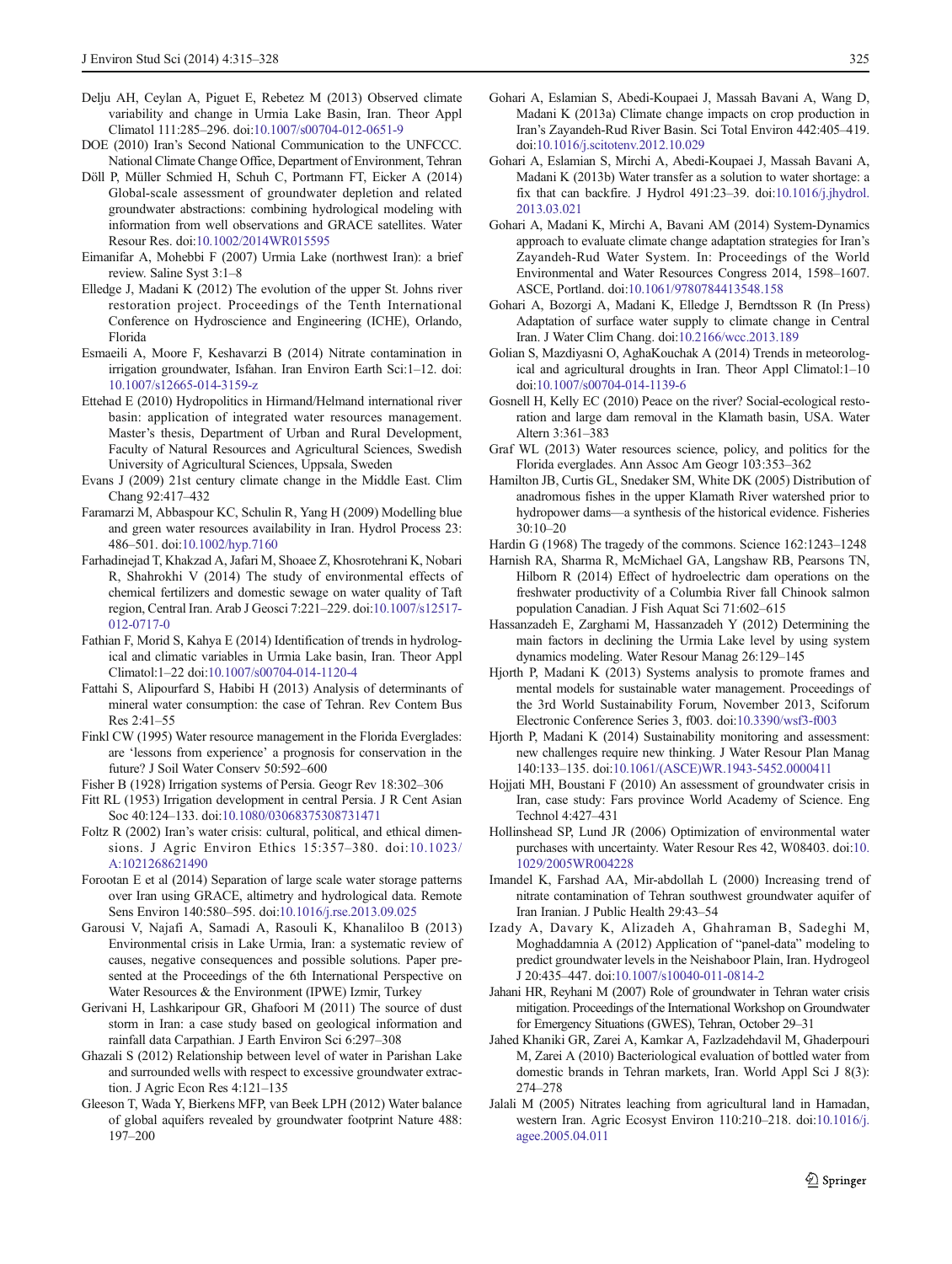- <span id="page-11-0"></span>Jamali S, Abrishamchi A, Marino MA, Abbasnia A (2012) Climate change impact assessment on hydrology of Karkheh Basin, Iran. Proc ICE-Water Manag 166:93–104
- Jamali S, Abrishamchi A, Madani K (2013) Climate change and hydropower planning in the Middle East: implications for Iran's Karkheh hydropower systems. J Energy Eng 139:153–160. doi[:10.1061/](http://dx.doi.org/10.1061/(ASCE)EY.1943-7897.0000115) [\(ASCE\)EY.1943-7897.0000115](http://dx.doi.org/10.1061/(ASCE)EY.1943-7897.0000115)
- Janparvar M, Nairizi S (2007) Role of groundwater in Tehran water crisis mitigation. Paper presented at the Proceedings of the International Workshop on Groundwater for Emergency Situations (GWES), Tehran, October 29–31
- Joekar-Niasar V, Ataie-Ashtiani B (2009) Assessment of nitrate contamination in unsaturated zone of urban areas: the case study of Tehran, Iran. Environ Geol 57:1785–1798. doi:[10.1007/s00254-](http://dx.doi.org/10.1007/s00254-008-1464-0) [008-1464-0](http://dx.doi.org/10.1007/s00254-008-1464-0)
- Jomehpour M (2009) Qanat irrigation systems as important and ingenious agricultural heritage: case study of the qanats of Kashan, Iran. Int J Environ Stud 66:297–315. doi[:10.1080/00207230902752629](http://dx.doi.org/10.1080/00207230902752629)
- Joodaki G, Wahr J, Swenson S (2014) Estimating the human contribution to groundwater depletion in the Middle East, from GRACE data, land surface models, and well observations. Water Resour Res 50:2679– 2692
- Kaffashi S, Shamsudin M, Radam A, Rahim K, Yacob M, Muda A, Yazid M (2011) Economic valuation of Shadegan International Wetland, Iran: notes for conservation. Reg Environ Chang 11:925–934. doi: [10.1007/s10113-011-0225-x](http://dx.doi.org/10.1007/s10113-011-0225-x)
- Karbalaee F (2010) Water crisis in Iran. Paper presented at the Proceedings of the International Conference on Chemistry and Chemical Engineering (ICCCE) 1–3 Aug. 2010
- Kareiva P, Marvier M, McClure M (2000) Recovery and management options for spring/summer chinook salmon in the Columbia River Basin. Science 290:977–979
- Karimi H, Keshavarz T, Mohammadi Z, Raeisi E (2007) Potential leakage at the Khersan 3 Dam Site, Iran: a hydrogeological approach. Bull Eng Geol Environ 66:269–278
- Katouzian MA (1978) Oil versus agriculture a case of dual resource depletion in Iran. J Peasant Stud 5:347–369. doi:[10.1080/](http://dx.doi.org/10.1080/03066157808438052) [03066157808438052](http://dx.doi.org/10.1080/03066157808438052)
- Kerachian R, Karamouz M (2006) Optimal reservoir operation considering the water quality issues: a stochastic conflict resolution approach. Water Resour Res 42(12), W12401. doi:[10.1029/](http://dx.doi.org/10.1029/2005WR004575) [2005WR004575](http://dx.doi.org/10.1029/2005WR004575)
- Keshavarz M, Karami E, Vanclay F (2013) The social experience of drought in rural Iran. Land Use Policy 30:120–129. doi:[10.1016/j.](http://dx.doi.org/10.1016/j.landusepol.2012.03.003) [landusepol.2012.03.003](http://dx.doi.org/10.1016/j.landusepol.2012.03.003)
- Khatami S (2013) Nonlinear Chaotic and Trend Analyses of Water Level at Urmia Lake, Iran. M.Sc. Thesis report: TVVR 13/5012, ISSN: 1101–9824, Lund University, Lund, Sweden
- Khatami S, Berndtsson R (2013) Urmia Lake watershed restoration in Iran: short- and long-term perspectives. Proceedings of the 6th International Perspective on Water Resources & the Environment (IPWE), January 2013, Izmir, Turkey
- Lambton AKS (1938) The regulation of the waters of the Zāyande Rūd. Bulletin of the School of Oriental Studies, University of London. 9(3): 663–673
- Latif M, Mousavi S, Afyuni M, Velayati S (2005) Investigation of nitrate pollution and sources in groundwater in Mashhad Plain. J Agric Sci Nat Resour 12:21–32
- Lugeri N, Genovese E, Lavalle C, De Roo A (2006) Flood risk in Europe: analysis of exposure in 13 Countries vol EUR22525 EN. Institute for Environment and Sustainability (IES), Land Management and Natural Hazard Unit, Ispra (VA), Italy
- Lugeri N, Kundzewicz Z, Genovese E, Hochrainer S, Radziejewski M (2010) River flood risk and adaptation in Europe—assessment of the present status. Mitig Adapt Strateg Glob Change 15:621–639
- Lund J, Hanak E, Fleenor W, Bennett W, Howitt R, Mount J, Moyle P (2010) Comparing futures for the Sacramento-San Joaquin delta. University of California Press, Berkeley
- Madani K (2003) Water resources management; a solution to present crisis in Iran. Proceedings of the 10th Iranian Civil Engineering Conference, Amir Kabir University of Technology (Tehran Polytechnic University), Tehran, Iran
- Madani K (2007) A system dynamics approach to integrated watershed management. Hydrol Sci Technol 23:147–158
- Madani K (2008) Reasons behind Failure of Qanats in the 20th Century. Paper presented at the World Environmental and Water Resources Congress 2008, Honolulu, Hawaii, ASCE, doi[:10.1061/40976\(316\)77](http://dx.doi.org/10.1061/40976(316)77)
- Madani K (2010a) Game theory and water resources. J Hydrol 381:225– 238. doi[:10.1016/j.jhydrol.2009.11.045](http://dx.doi.org/10.1016/j.jhydrol.2009.11.045)
- Madani K (2010b) Towards sustainable watershed management: using system dynamics for integrated water resources planning. VDM Verlag Dr. Müller, Saarbrücken
- Madani K (2014) Iran's water crisis: is there any hope? Presentation at the Iran's Natural Heritage: A Catalyst Symposium to Spark Measurable Change, Royal Geographical Society, London, UK, January 18, 2014, Available at: [https://www.youtube.com/watch?](https://www.youtube.com/watch?v=PIY3JErgEqY) [v=PIY3JErgEqY](https://www.youtube.com/watch?v=PIY3JErgEqY)
- Madani Larijani K (2005a) Iran's water crisis: inducers, challenges and counter-measures. Proceedings of the ERSA 45th Congress of the European Regional Science Association, Vrije University, Amsterdam, The Netherlands, August 2005
- Madani Larijani K (2005b) Watershed management and sustainability— A system dynamics approach (Case study: Zayandeh-Rud River Basin, Iran). Master's thesis, Department of Water Resources Engineering, Lund University, Lund, Sweden
- Madani K, Dinar A (2012a) Cooperative institutions for sustainable common pool resource management: application to groundwater. Water Resour Res 48(9), W09553. doi[:10.1029/2011WR010849](http://dx.doi.org/10.1029/2011WR010849)
- Madani K, Dinar A (2012b) Non-cooperative institutions for sustainable common pool resource management: application to groundwater. Ecol Econ 74:34–45. doi:[10.1016/j.ecolecon.2011.12.006](http://dx.doi.org/10.1016/j.ecolecon.2011.12.006)
- Madani K, Dinar A (2013) Exogenous regulatory institutions for sustainable common pool resource management: application to groundwater. Water Resour Econ 2–3:57–76. doi[:10.1016/j.wre.2013.08.001](http://dx.doi.org/10.1016/j.wre.2013.08.001)
- Madani K, Hipel K (2011) Non-cooperative stability definitions for strategic analysis of generic water resources conflicts. Water Resour Manag 25:1949–1977. doi[:10.1007/s11269-011-9783-4](http://dx.doi.org/10.1007/s11269-011-9783-4)
- Madani K, Lund JR (2011) A Monte-Carlo game theoretic approach for multi-criteria decision making under uncertainty. Adv Water Resour 34:607–616. doi[:10.1016/j.advwatres.2011.02.009](http://dx.doi.org/10.1016/j.advwatres.2011.02.009)
- Madani K, Lund J (2012) California's Sacramento–San Joaquin delta conflict: from cooperation to chicken. J Water Resour Plan Manag 138:90–99
- Madani K, Mariño M (2009) System dynamics analysis for managing Iran's Zayandeh-Rud River Basin. Water Resour Manag 23:2163– 2187. doi:[10.1007/s11269-008-9376-z](http://dx.doi.org/10.1007/s11269-008-9376-z)
- Madani K, Zarezadeh M (2014) The significance of game structure evolution for deriving game-theoretic policy insights. Proceedings of the IEEE International Conference on Systems, Man, and Cybernetics (SMC), San Diego, CA, USA, IEEE
- Madani K, Rowan D, Lund J (2007) The next step in Central Valley flood management: connecting costs and benefits. Proceedings of the UCOWR Conference, 2007. Paper 17, [http://opensiuc.lib.siu.edu/](http://opensiuc.lib.siu.edu/ucowrconfs_2007/17/) [ucowrconfs\\_2007/17/](http://opensiuc.lib.siu.edu/ucowrconfs_2007/17/)
- Madani K, Rouhani OM, Mirchi A, Gholizadeh S (2014a) A negotiation support system for resolving an international trans-boundary natural resource conflict. Environ Model Softw 51:240–249. doi:[10.1016/j.](http://dx.doi.org/10.1016/j.envsoft.2013.09.029) [envsoft.2013.09.029](http://dx.doi.org/10.1016/j.envsoft.2013.09.029)
- Madani K, Sheikhmohammady M, Mokhtari S, Moradi M, Xanthopoulos P (2014b) Social planner's solution for the Caspian Sea conflict group. Decis Negot 23:579–596. doi[:10.1007/s10726-013-9345-7](http://dx.doi.org/10.1007/s10726-013-9345-7)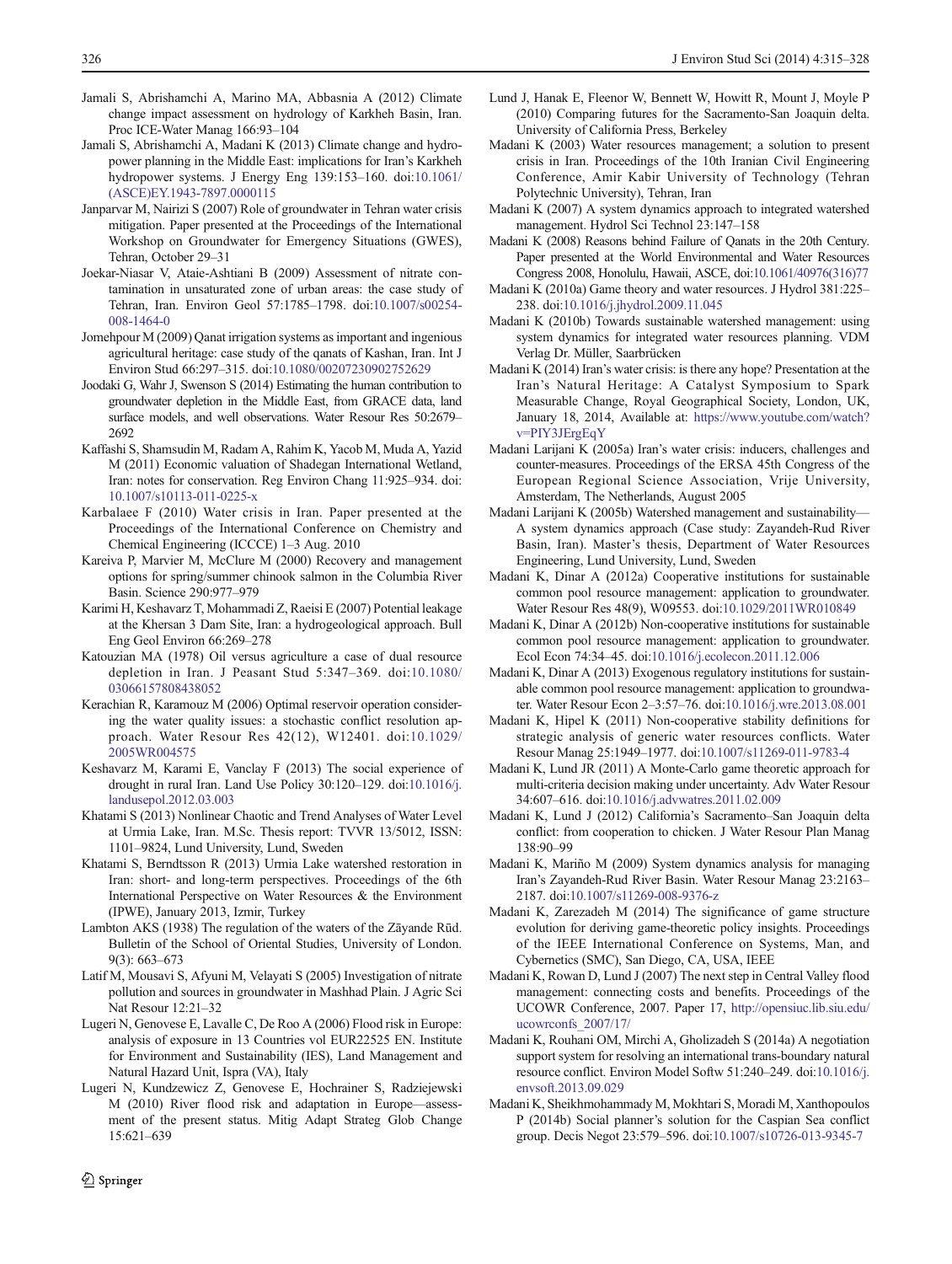- <span id="page-12-0"></span>Manouchehri GR, Mahmoodian SA (2002) Environmental impacts of dams constructed in Iran. Int J Water Resour Dev 18:179–182. doi: [10.1080/07900620220121738](http://dx.doi.org/10.1080/07900620220121738)
- Mianabadi H, Sheikhmohammady M, Mostert E, Van de Giesen N (2014) Application of the ordered weighted averaging (OWA) method to the Caspian Sea conflict. Stoch Env Res Risk A 28:1359–1372. doi: [10.1007/s00477-014-0861-z](http://dx.doi.org/10.1007/s00477-014-0861-z)
- Mirchi A, Watkins D (2013) A systems approach to holistic total maximum daily load policy: case of Lake Allegan, Michigan. J Water ResourPlan Manag 139:544–553. doi[:10.1061/\(ASCE\)WR.1943-](http://dx.doi.org/10.1061/(ASCE)WR.1943-5452.0000292) [5452.0000292](http://dx.doi.org/10.1061/(ASCE)WR.1943-5452.0000292)
- Mirchi A, Watkins DW Jr, Huckins CJ, Madani K, Hjorth P (2014) Water resources management in a homogenizing world: Averting the growth and underinvestement trajectory. Water Resour res. doi:[10.](http://dx.doi.org/10.1002/2013WR015128) [1002/2013WR015128](http://dx.doi.org/10.1002/2013WR015128)
- Mirchi A, Watkins Jr D, Madani K (2010) Modeling for watershed planning, management, and decision making. Chapter 6 In: Vaughn JC (ed) Watersheds: management, restoration and environmental impact, pp 221–244, Nova Science Publishers, Hauppauge, NY, USA
- Mirchi A, Madani K, Watkins D Jr, Ahmad S (2012) Synthesis of system dynamics tools for holistic conceptualization of water resources problems. Water Resour Manag 26:2421–2442. doi[:10.1007/](http://dx.doi.org/10.1007/s11269-012-0024-2) [s11269-012-0024-2](http://dx.doi.org/10.1007/s11269-012-0024-2)
- Moazedi A, Taravat M, Jahromi HN, Madani K, Rashedi A, Rahimian S (2011) Energy-water meter: a novel solution for groundwater monitoring and management. Proceedings of the World Environmental and Water Resources Congress 2011, pp. 962–969, Palm Springs, California, ASCE, doi: [10.1061/41173\(414\)99](http://dx.doi.org/10.1061/41173(414)99)
- Mohammadi Z, Raeisi E, Bakalowicz M (2007) Method of leakage study at the karst dam site. A case study: Khersan 3 Dam, Iran. Environ Geol 52:1053–1065. doi[:10.1007/s00254-006-0545-1](http://dx.doi.org/10.1007/s00254-006-0545-1)
- Mohebbi F, Ahmadi R, Azari AM, Esmaili L, Asadpour Y (2011) On the red coloration of Urmia Lake (Northwest Iran). Int J Aquat Sci 2:88–92
- Moradi R, Koocheki A, Nassiri Mahallati M, Mansoori H (2013) Adaptation strategies for maize cultivation under climate change in Iran: irrigation and planting date management. Mitig Adapt Strateg Glob Chang 18:265–284. doi:[10.1007/](http://dx.doi.org/10.1007/s11027-012-9410-6) [s11027-012-9410-6](http://dx.doi.org/10.1007/s11027-012-9410-6)
- Morid S, Smakhtin V, Moghaddasi M (2006) Comparison of seven meteorological indices for drought monitoring in Iran. Int J Climatol 26:971–985. doi[:10.1002/joc.1264](http://dx.doi.org/10.1002/joc.1264)
- Motagh M, Djamour Y, Walter TR, Wetzel H-U, Zschau J, Arabi S (2007) Land subsidence in Mashhad Valley, northeast Iran: results from InSAR, levelling and GPS. Geophys J Int 168:518–526
- Motiee H, Monouchehri G, Tabatabai M (2001) Water crisis in Iran, codification and strategies in urban water. Paper presented at the Proceedings of the Workshops held at the UNESCO Symposium, Technical documents in Hydrology No. 45, Marseille, France
- Mousavi SF (2005) Agricultural drought management in Iran. Water conservation, reuse, and recycling. In: Proceedings of an Iranian-American workshop. The National Academies Press, Washington, DC, pp 106–113
- Mousavi SM, Shamsai A, Naggar MHE, Khamehchian M (2001) A GPSbased monitoring program of land subsidence due to groundwater withdrawal in Iran. Can J Civ Eng 28:452–464. doi:[10.1139/l01-013](http://dx.doi.org/10.1139/l01-013)
- Najafi A, Vatanfada J (2011) Environmental challenges in trans-boundary waters, case study: Hamoon Hirmand Wetland (Iran and Afghanistan). Int J Water Resour Arid Environ 1:16–24
- Najafi H, Bagheri A, Madani K (2013) The topology of generic shared water resources games: insights for the Lake Urmia Disaster. 6th International Conference on Water Resources and Environment Research, Koblenz, Germany
- Nattagh N (1986) Agriculture and regional development in Iran. Middle East and North African Studies Press, Outwell
- Nikbakht J, Tabari H, Talaee PH (2013) Streamflow drought severity analysis by percent of normal index (PNI) in northwest Iran. Theor Appl Climatol 112:565–573. doi:[10.1007/s00704-012-0750-7](http://dx.doi.org/10.1007/s00704-012-0750-7)
- Norouzi H, AghaKouchak A, Madani K, Mirchi A, Farahmand A, Conway C (2013) Monitoring changes in water resources systems using high resolution satellite observations: Application to Lake Urmia. American Geophysical Union Fall Meeting 2013, AGU Fall Meeting, San Francisco, California, Abstract # H43O-04
- Oloumi Zad S, Ravesteijn W, Hermans L, van Beek E (2013) Managing conflicts in water resources allocation: the case of Urumia Lake Basin, Iran. In: Brebbia CA (ed) River basin management VII. WIT Press, Southampton, pp 153–165
- Plum N, Schulte-Wülwer-Leidig A (2014) From a sewer into a living river: the Rhine between Sandoz and Salmon. Hydrobiologia 729: 95–106. doi[:10.1007/s10750-012-1433-1](http://dx.doi.org/10.1007/s10750-012-1433-1)
- Powers K, Baldwin P, Buck EH, Cody BA (2005) Klamath River basin issues and activities: an overview. Congressional Research Service (CRS) Report for Congress, No. RL33098, Washington, DC
- Raymond HL (1988) Effects of hydroelectric development and fisheries enhancement on spring and summer chinook salmon and steelhead in the Columbia River Basin. N Am J Fish Manag 8:1–24. doi[:10.](http://dx.doi.org/10.1577/1548-8675(1988)008%3C0001:EOHDAF%3E2.3.CO;2) [1577/1548-8675\(1988\)008<0001:EOHDAF>2.3.CO;2](http://dx.doi.org/10.1577/1548-8675(1988)008%3C0001:EOHDAF%3E2.3.CO;2)
- Raziei T, Saghafian B, Paulo A, Pereira L, Bordi I (2009) Spatial patterns and temporal variability of drought in Western Iran. Water Resour Manag 23:439–455. doi:[10.1007/s11269-008-9282-4](http://dx.doi.org/10.1007/s11269-008-9282-4)
- Razmkhah H, Abrishamchi A, Torkian A (2010) Evaluation of spatial and temporal variation in water quality by pattern recognition techniques: a case study on Jajrood River (Tehran, Iran). J Environ Manag 91:852–860. doi:[10.1016/j.jenvman.2009.11.001](http://dx.doi.org/10.1016/j.jenvman.2009.11.001)
- Read L, Madani K, Inanloo B (2014) Optimality versus stability in water resource allocation. J Environ Manag 133:343–354. doi:[10.1016/j.](http://dx.doi.org/10.1016/j.jenvman.2013.11.045) [jenvman.2013.11.045](http://dx.doi.org/10.1016/j.jenvman.2013.11.045)
- Roozbahani R, Torabi Palatkaleh S, Karimi A (2011) Water deficit sharing: A new approach to conflict resolution among stakeholders in the watershed. Proceedings of the 19th International Congress on Modelling and Simulation, Perth, WA, Australia, December 12–16
- Salami H, Shahnooshi N, Thomson KJ (2009) The economic impacts of drought on the economy of Iran: an integration of linear programming and macroeconometric modelling approaches. Ecol Econ 68: 1032–1039. doi[:10.1016/j.ecolecon.2008.12.003](http://dx.doi.org/10.1016/j.ecolecon.2008.12.003)
- Samadi M, Rahmani A, Sedehi M, Sonboli N (2009) Evaluation of chemical quality in 17 brands of Iranian bottled drinking waters. J Res Health Sci 9:25–31
- Seyf A (2006) On the importance of irrigation in Iranian agriculture. Middle East Stud 42:659–673. doi[:10.1080/00263200600642399](http://dx.doi.org/10.1080/00263200600642399)
- Seyf A (2009) Population and agricultural development in Iran, 1800– 1906. Middle East Stud 45:447–460. doi:[10.1080/](http://dx.doi.org/10.1080/00263200902853439) [00263200902853439](http://dx.doi.org/10.1080/00263200902853439)
- Sharifikia M (2013) Environmental challenges and drought hazard assessment of Hamoun Desert Lake in Sistan region, Iran, based on the time series of satellite imagery. Nat Hazards 65:201–217. doi[:10.](http://dx.doi.org/10.1007/s11069-012-0353-8) [1007/s11069-012-0353-8](http://dx.doi.org/10.1007/s11069-012-0353-8)
- Sheikhmohammady M, Madani K (2008a) Bargaining over the Caspian Sea — The largest lake on the earth. Proceedings of the World Environmental and Water Resources Congress 2008, Honolulu, Hawaii, May 2008, ASCE, doi[:10.1061/40976\(316\)262](http://dx.doi.org/10.1061/40976(316)262)
- Sheikhmohammady M, Madani K (2008) A descriptive model to analyze asymmetric multilateral negotiations, Proceedings of the UCOWR Conference, Paper 6, 2008, [http://opensiuc.lib.siu.edu/ucowrconfs\\_](http://opensiuc.lib.siu.edu/ucowrconfs_2008/6) [2008/6](http://opensiuc.lib.siu.edu/ucowrconfs_2008/6)
- Sima S, Tajrishy M (2006) Water allocation for wetland environmental water requirements: the case of Shadegan Wetland, Jarrahi Catchment, Iran. Proceedings of the World Environmental and Water Resource Congress 2006, Omaha, Nebraska, ASCE